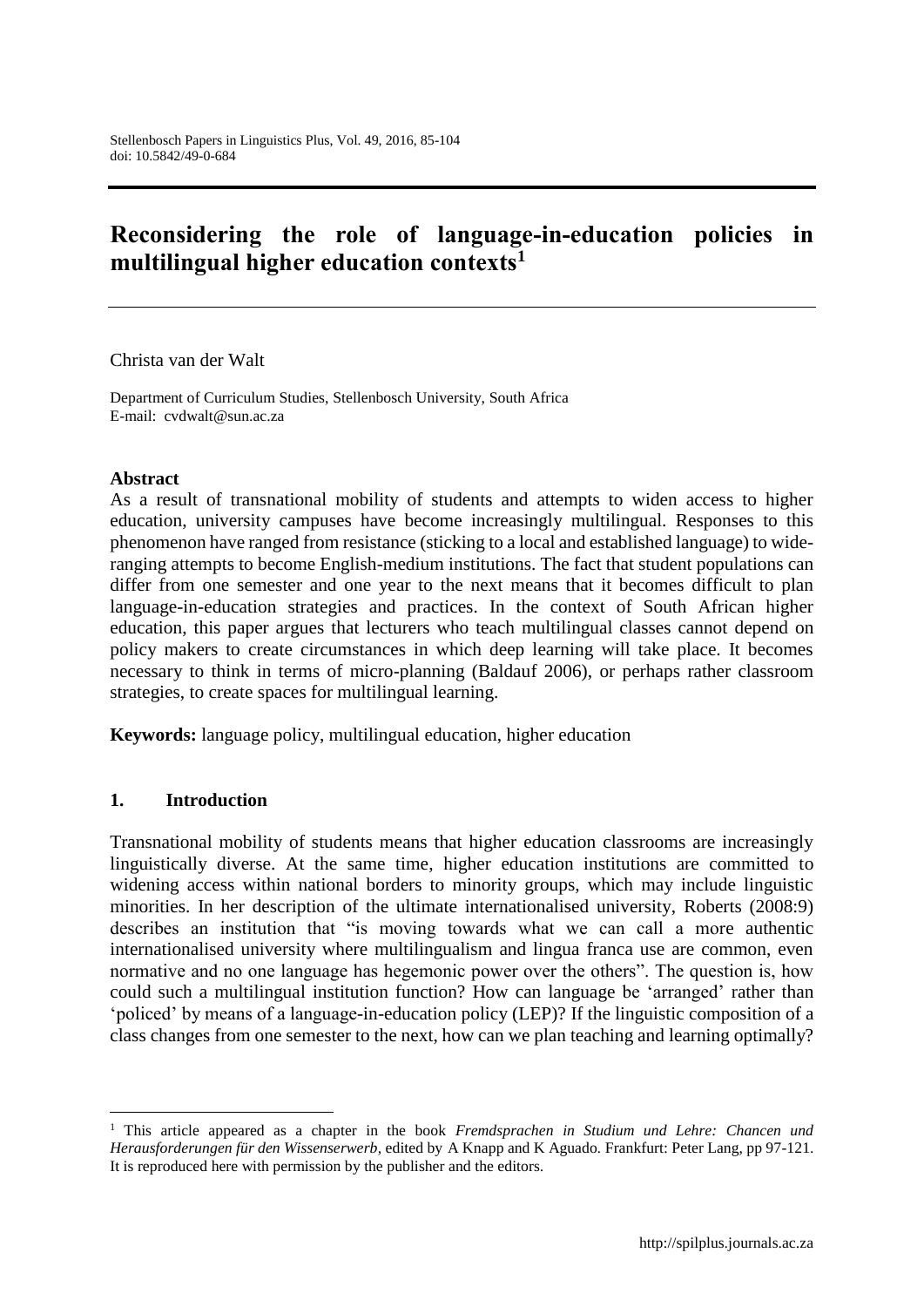The focus in this paper is on the possibilities of acknowledging language as a local practice (Pennycook 2010). The idea of language as a local practice can be linked firstly to the core business of higher education, which is knowledge production, and secondly to situated classroom practice, in an effort to investigate the possibility of a framework for higher education institutions to move beyond implementing monolingual institutional language policies. This paper conceptualises languages in education as resources for classroom practice that requires expert training of academic staff, rather than expecting them to implement a topdown policy.

## **2. Contextual factors**

The demands that higher education institutions face differ from one context to the next, and the differences between developed, developing, and underdeveloped countries are particularly noticeable. However, there are issues that have an impact on all higher education institutions, irrespective of their context. Although some institutions will be able to absorb the impact better than others, issues like internationalisation and education policies play a role in the management of institutions. Both of these issues are focused on in the discussion that follows.

## **2.1 Higher education in a globalised world**

With prestigious institutions such as Harvard University considering a study-abroad period as compulsory to complete a degree (Tarrant 2010:434), higher education practitioners sharpen their focus on global citizenship by calling increasingly on higher education to facilitate and encourage student mobility. On the one hand, these initiatives are seen as giving institutions a competitive edge when it comes to developing international networks and student exchanges. However, international student mobility is also seen as generating income, because many universities use courses that require considerable financial investment from international students to fill gaps that have opened up due to a decrease in government funding. Moreover, international cooperation agreements as well as a neo-liberal agenda have led to the marketization of education, particularly at higher education level. A UNESCO Education Position Paper (2004) notes:

One of the issues which is generating an active and at times polarized debate is the liberalization and promotion of commercial trade of education services through trade agreements. The idea of academic mobility, students and scholars moving between countries is not new. However, the movement of students, education programmes and providers across borders for commercial and for-profit purposes is growing […] There is concern that the decreasing state funding for higher education will decrease even further and that students will be targeted by private and often expensive providers which will further favour the rich and further disadvantage the poor

UNESCO Education Position Paper (2004:9)

The degree to which an institution can decide to ignore or neglect the pressure to 'internationalise' depends at least partially on the state of its finances, as the UNESCO paper makes all too clear. Making courses attractive for international students is seen as one of the most important indicators of an institution's competitiveness. Marginson and Van der Wende (2007:5) point out that "[f]or certain institutions, especially in the English-speaking world, international operations have become the primary mode of development". However,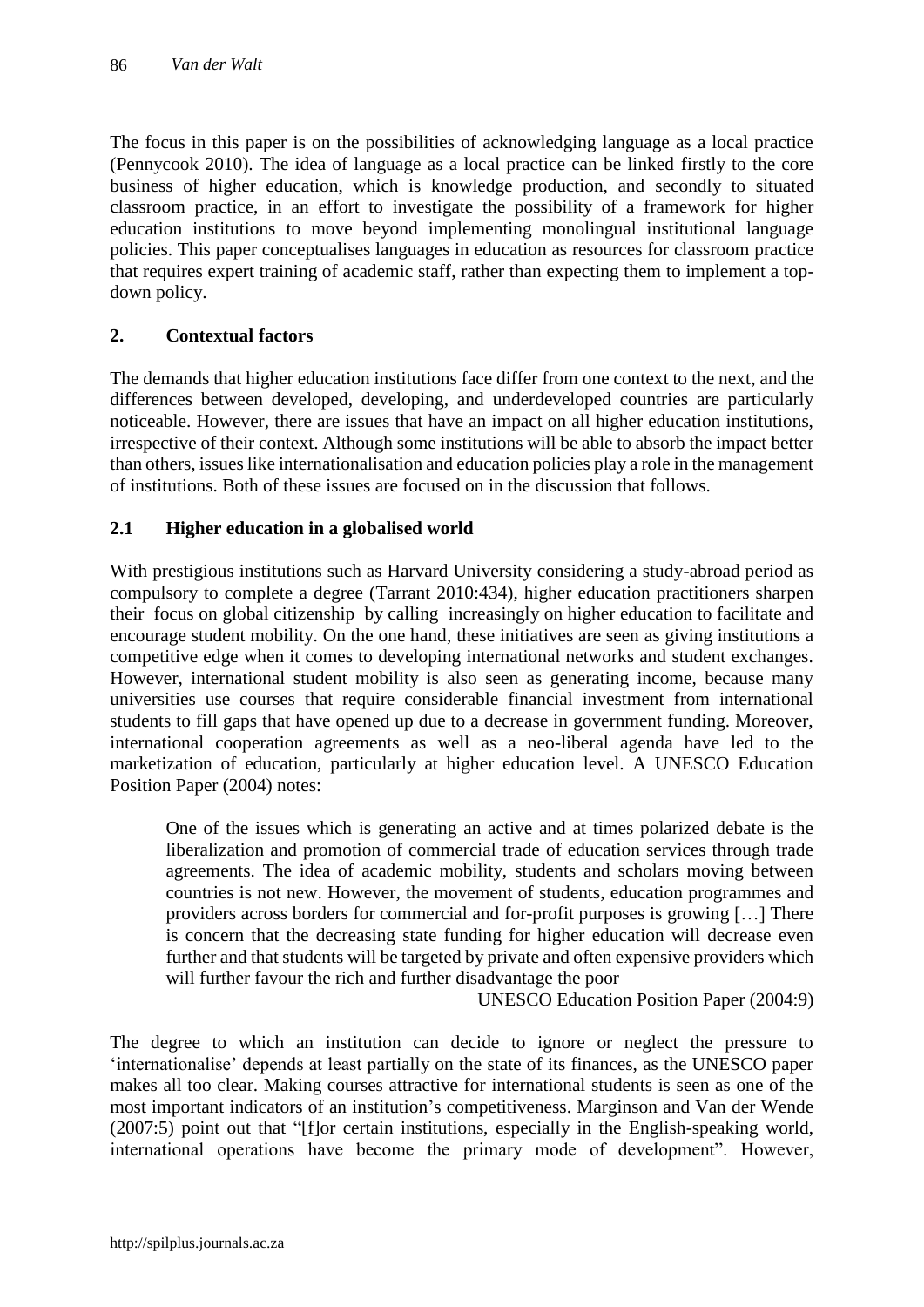internationalising a campus can have benefits beyond the financial. Urban and Palmer (2014:308) indicate the potential of international students as an academic resource for the whole institution: "students must expand their intercultural and international knowledge to function in a diverse world, understand the international dimension of their disciplines, and build critical thinking skills". In discussing the reasons for transnational student mobility, Foster (2013:151) mentions a number of 'push' and 'pull' factors, noting that "[a] further powerful factor is the extent of students' awareness of the connection between language improvement and enhanced cross-cultural competency resulting in opportunities for better employment, which contributes to their readiness for participation in study abroad".

Despite the focus on intercultural or cross-cultural competence and the implied language proficiency to develop such competence, the language that has the status as the international language of science, English, is often used as an indicator of the degree to which a higher education institution has an 'international' character (Van der Walt 2013:70). The position of English as **the** language of transnational mobility is uncontested, and its prestige is supported by institutions that aspire to an internationalised campus. Lillis and Curry (2010:1) call English "the default language of Science and academic research and dissemination", noting that it is "considered by prestigious institutions to be the 'global language of Science'".

In this context, language practitioners feel the need to develop mechanisms to solve the 'problem' of students who lack English-language proficiency by requiring a specific score on access tests, or by making courses in academic literacy or English for academic purposes compulsory. At the same time, policy makers develop an LEP that mandates the use of English as the only 'medium' of instruction or the language of learning and teaching (LoLT), usually starting at postgraduate level, as universities in the Netherlands have started to do.

In a development that runs parallel to the so-called internationalisation of higher education, institutions are asked to increase access to higher education by actively recruiting domestic students from minoritised groups, also referred to as the process of "massification". Such students may also use a minoritised language at home. In South Africa, the majority of higher education students speak a language that is not used in educational contexts beyond the first three or four years of schooling. However, African languages are spoken at home and appear in print, on the radio, and on television. This is the case in most parts of Africa, where English or French is then used as an LoLT. A similar situation exists in the USA, where a substantial number of students use Spanish, Mandarin or Korean (among others) at home. If students with these language backgrounds do not score well on access tests or on school exit examinations, they are required to attend additional language courses at higher education level. The mushrooming academic literacy industry is evidence of the perceived need for such courses. In countries like South Africa, calls for internationalisation cannot drown out the call for widening access to higher education for minoritised students. Despite the perception that English as an LoLT can fulfil both these roles, the low rate of participation and completion of both domestic (Scott 2009:25) and international students (Schumann 2008:47) shows that this simplistic view of LEP cannot be entertained any longer.

### **2.2 A view of education policy as an instrument of reform**

In view of these circumstances, particularly regarding the important role of language in academic success, it becomes necessary to think beyond monolingual policies by accepting the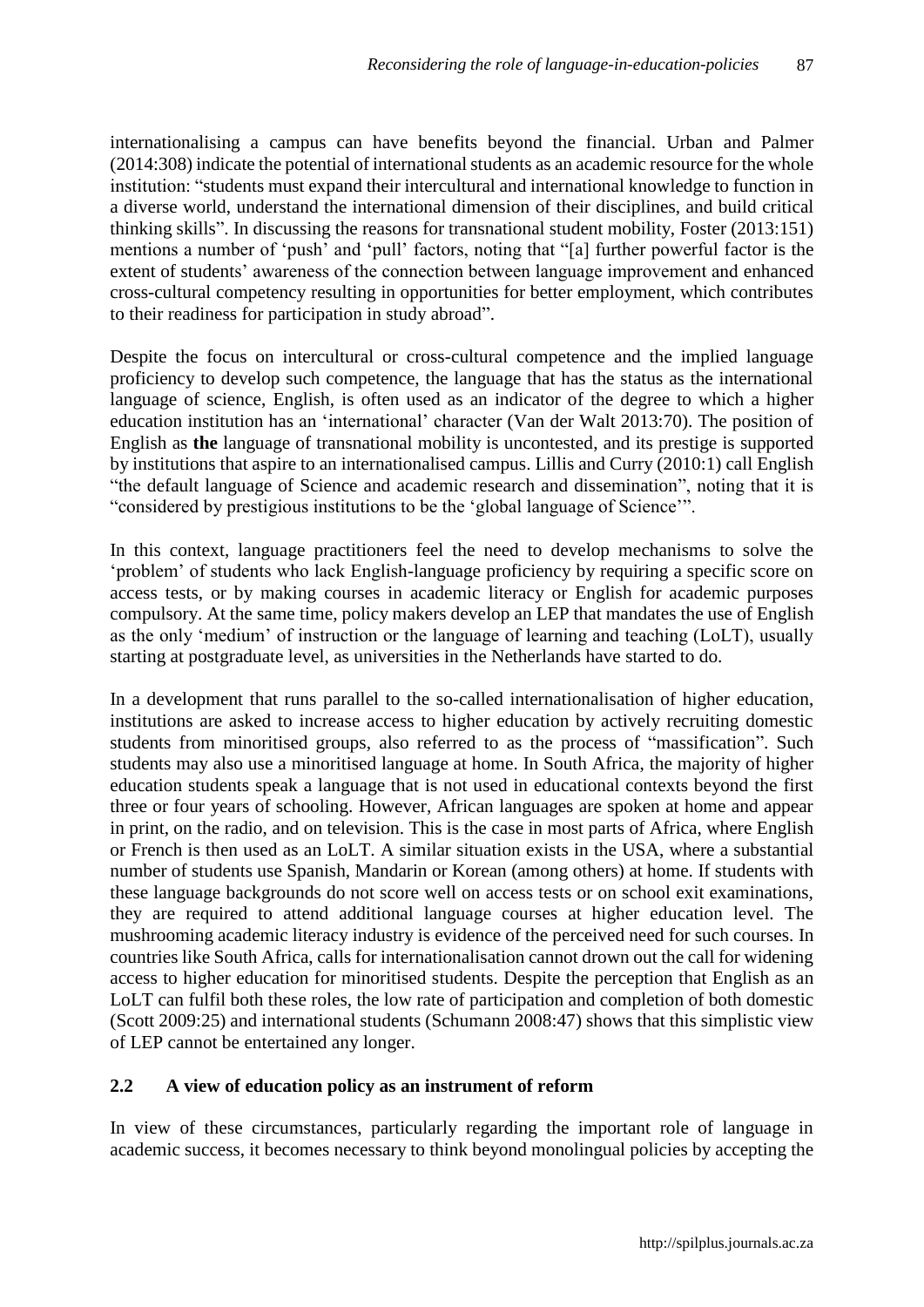situation where, firstly, a number of academic languages are jostling for position; and secondly, the number and variety of academic languages changes from one semester to the next. If one were to argue for bi-/multilingual education, such an educational setting would render any macro policy-making impossible. The radical alternative would be to have no LEP and leave decision-making to academics and students. To any administrator or manager, such linguistic *laissez-faire* would probably appear unthinkable and impossible. However, could we not conceptualise a situation where languages are merely part of a variety of academic resources that need a form of language management, as Spolsky (2004a) notes, rather than a language policy? Such an exercise requires a closer look at the nature of policy and the assumptions that underlie it.

Policy-making in education is a well-established field, where the development of policies and their role in bringing about educational change have been debated extensively since the second half of the previous century. Drawing on Foucault's discussions of power, Ball (1995:23) points out that "policy as discourse may have the effect of redistributing 'voice', so that it does not matter what some people say or think, and only certain voices can be heard as meaningful or authoritative". The role of policy as a centralised and coercive mechanism of control is obvious. However, in education systems all over the world, policies and curricula (one of the incarnations of policy) are accepted as inevitable, whether they are perceived as good or disastrous.

The process of policy development and implementation is multi-faceted and complex. In Ball's (1995:18) words, "[p]olicies pose problems to their subjects, problems that must be solved in context". This means that a policy is re-invented in each of a myriad of circumstances, so that just as there cannot be one authoritative reading of a text, there cannot be one authoritative implementation of a policy. The 'Yes, but what if …' question inevitably leads to adaptations and unique interpretations of how a policy should be implemented. This process is not simple: Given constraints, circumstances, and practicalities, the translation of the crude, abstract simplicities of policy texts into interactive and sustainable practices of some sort involves productive thought, invention, and adaptation (Ball 1995:19).

The way in which top-down policy is realised at different levels has led to Baldauf (2006) identifying the need for micro language-planning for local contexts. This view resonates with that of Darling-Hammond (1998:642), who argues that we need a new framework that will enable us to think beyond policies that prescribe behaviours within particular boundaries, and to move towards processes that support teachers and students in solving the complex problems of the 21st century; what she calls a "changed mission for education". Based on the work by Glaser (1990), who calls for changes in education based on rapidly diversifying school populations, Darling-Hammond (1998:643) calls attention not only to diverse student populations, but also to continuing changes in school contexts that require the **productive thought, invention, and adaptation** mentioned above.

Referring to the different points from which LEP can be initiated (from a central government or from local institutions), Shohamy (2006:76) argues that whether it is imposed from above or demanded from below, "LEP is another mechanism through which ideology is meant to turn into practice or practice into ideology". Such a 'mechanism' is hardly surprising when one considers the role of language(s) in defining nations and delimiting nation states: we speak German in Germany and French in France, and immigrants to Germany need to learn German just as minorities in France need to learn French.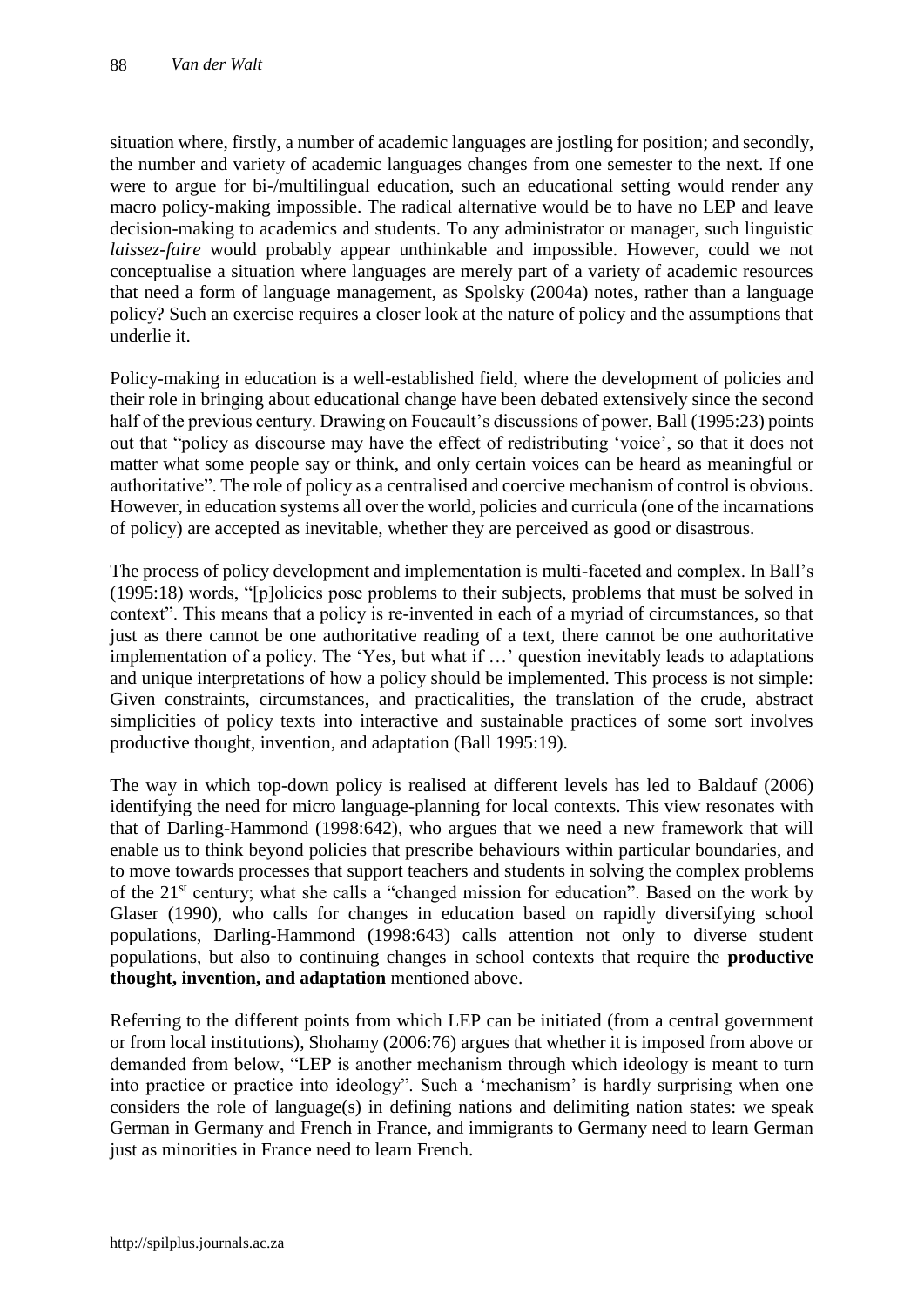According to Shohamy (2006:78), the teachers, lecturers, students, and administrators are the 'soldiers' or 'servants' of the system, who carry out orders by internalising the policy ideology and its agendas as expressed in the curriculum, in textbooks and other materials, and in the very perceptions of language. However, this fairly bleak view of policy implementation is only partly true, as Shohamy (2006:91) acknowledges; and a number of examples exist of how teachers and lecturers resist or undermine policies (Van der Walt 2013:127), as will be discussed later.

Language-in-education policy is one type of education policy that can serve the purpose of reform. In the South African context, various policies, from the Constitution to regional language policies, purport to be advancing multilingualism and lifting the status of African languages. By placing the power of determining the LEP for educational institutions in the hands of such institutions, it can be argued that the policy landscape gives much scope to institutions to formulate and implement their own policies. In practice, this means that the parents and teachers (in the case of schools) or language practitioners and (sometimes) students (in the case of higher education institutions) can formulate an LEP that is uniquely suited to that particular institution. However, we know that educational institutions do not focus solely on their students; nor are they immune to dominant ideologies. In effect, this means that parents and teachers accept dominant ideas about powerful languages, and demand policies that will confer such power on their children and learners, respectively. Despite the range of language options, English is generally seen in South Africa as the one and only opportunity for a good education.

Therefore, education policies as instruments of change do not have a particularly good track record; and Darling-Hammond (1998:652) argues that successful policy-making to engender change needs "to find the right balance between top-down and bottom-up decision making". Although it is not the purpose of this paper to show what the **right balance** might be for LEP, the argument is that the way in which we currently conceive of LEP is not productive for teaching and learning in multilingual contexts. If there is an imperative that is more powerful than demands for internationalisation or the massification of higher education, it is the throughput rate of students. Since all higher education institutions have to manage "the tensions between official policy, local policy and its [*sic*] (relatively) problematic enactment in routine assessments and teaching" (Roberts 2008:9), the effect of LEP on successful teaching and learning cannot be ignored. It seems important then to consider 'policy-making' or the development of local policies at 'local' levels to enhance teaching and learning in ways that realise the potential of different combinations of resources in each classroom.

### **2.3 Micro policy development**

The idea of micro policy development at classroom level has been discussed extensively by Baldauf (2005, 2006; among others) as a critical response to top-down ('macro') policy development, which may not take into account the realities or attitudes of the groups at the implementational end of language policy and practice. He defines micro-planning as follows: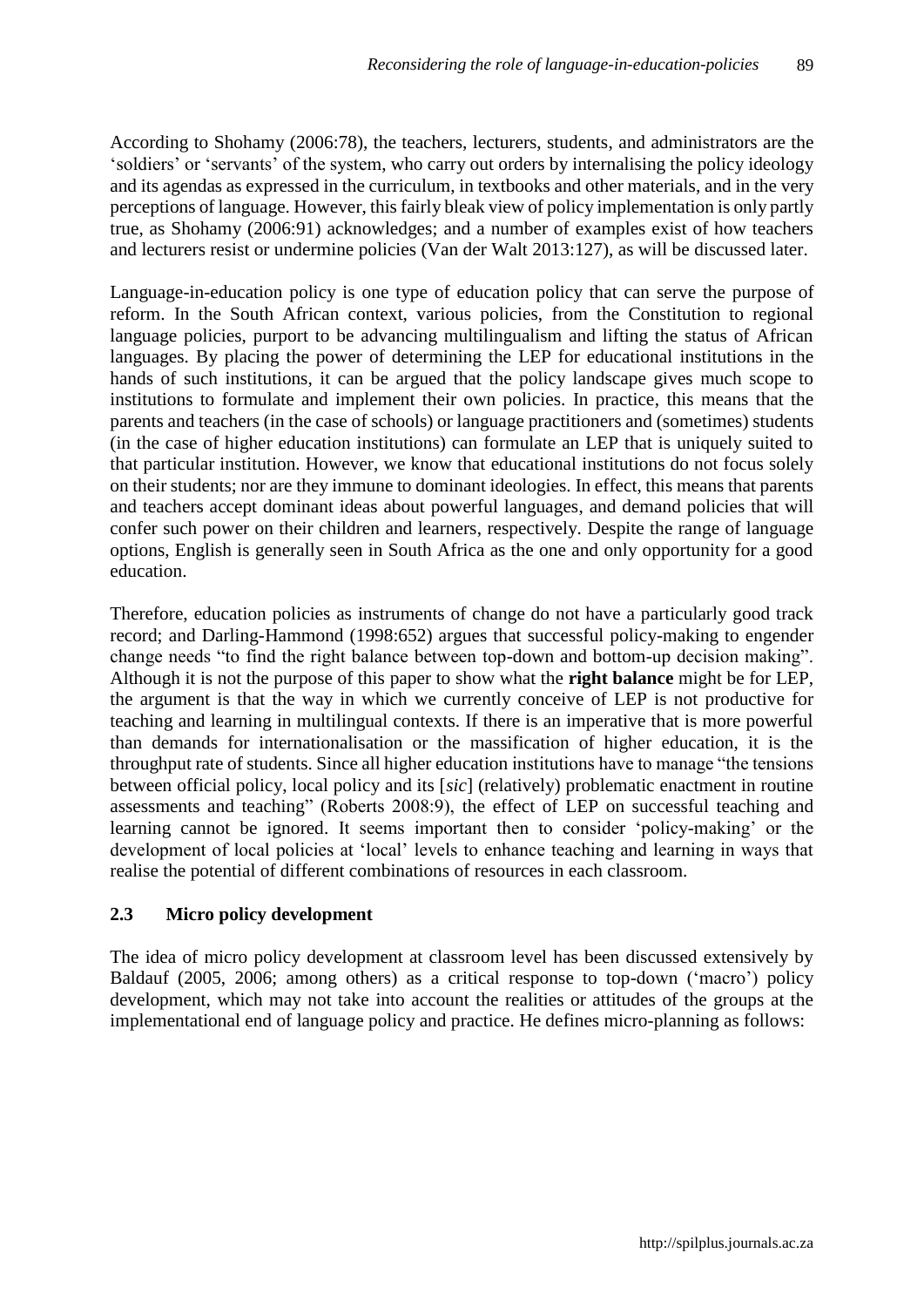By contrast, micro planning refers to cases where businesses, institutions, groups or individuals hold agency and create what can be recognised as a language policy and plan to utilise and develop their language resources; one that is not directly the result of some larger macro policy, but is a response to their own needs, their own 'language problems', their own requirement for language management.

Baldauf (2006:155)

Case studies of multilingual learning and teaching at university level (see section 3 below) are attempts to respond to local needs. In some cases (for example Batyi 2014 and Madiba 2014), micro-planning is aligned with institutional policies that are not implemented widely, which is what Batyi (2014:6) found when staff and students claimed to be unaware of the official multilingual policy at her institution in South Africa. In another case, the multilingual policy at a South African university is regarded with suspicion and scepticism (Parmegiani and Rudwick 2014:107). In both of these cases, the history of the country plays a role in rejection or ignorance of an LEP, with the use of African languages in education raising the spectre of the predemocracy education system; where the use of African languages in schools was meant to keep students in low-paying jobs. In such circumstances, policy-making must be far more nuanced and adaptable. A top-down policy, which is often of the one-size-fits-all kind, cannot meet the needs of specific groups of students, and does not give lecturers the opportunity to negotiate language use in formal lectures, seminars, tutorials, and informal group discussions.

With reference to case studies in which micro language-planning took place, Baldauf (2005:156) makes a statement that is relevant to South African and possibly to European higher education students: "Although most of the studies are evaluative and there is often the suggestion of some tension between the macro and the micro, there is little or no suggestion that micro-level policy should be developed or that planning should extend beyond what is required to implement macro policy". This is also the case in a recent publication (Van der Walt and Hibbert 2014), where a selection of multilingual teaching practices at higher education level is described. Beyond these scholarly case studies, each of which probably relates closely to a particular academic's research interest or a PhD research project, there is little to suggest that the micro-planning in a particular module would extend beyond it, or that the academics involved would play an active role at institutional level to disseminate their findings and revise the institution's LEP. A possible way in which to get beyond isolated cases of multilingual teaching and learning is to radically rethink the existence of LEP, and focus on strengthening the ability of lecturers to make micro-planning decisions to support the learning of their multilingual learners.

### **3. A focus on local practice**

In an attempt to move away from institutional (and often monolingual) LEPs, we need to ask questions that focus our attention on the core business of higher education, which is an engagement with knowledge (Knapp 2014:12). At South African institutions, this is usually formulated as engagement in three areas: teaching, research, and community interaction. In many instances, it is possible to merge these three aspects by grounding them in local communities. In my own context, the professional development of student teachers could take place in local schools; where academics, student teachers and teachers collaborate to research literacy development as part of professional development. In this way, student teachers bring new ideas from university classrooms into real-life classrooms, teachers act as mentors but are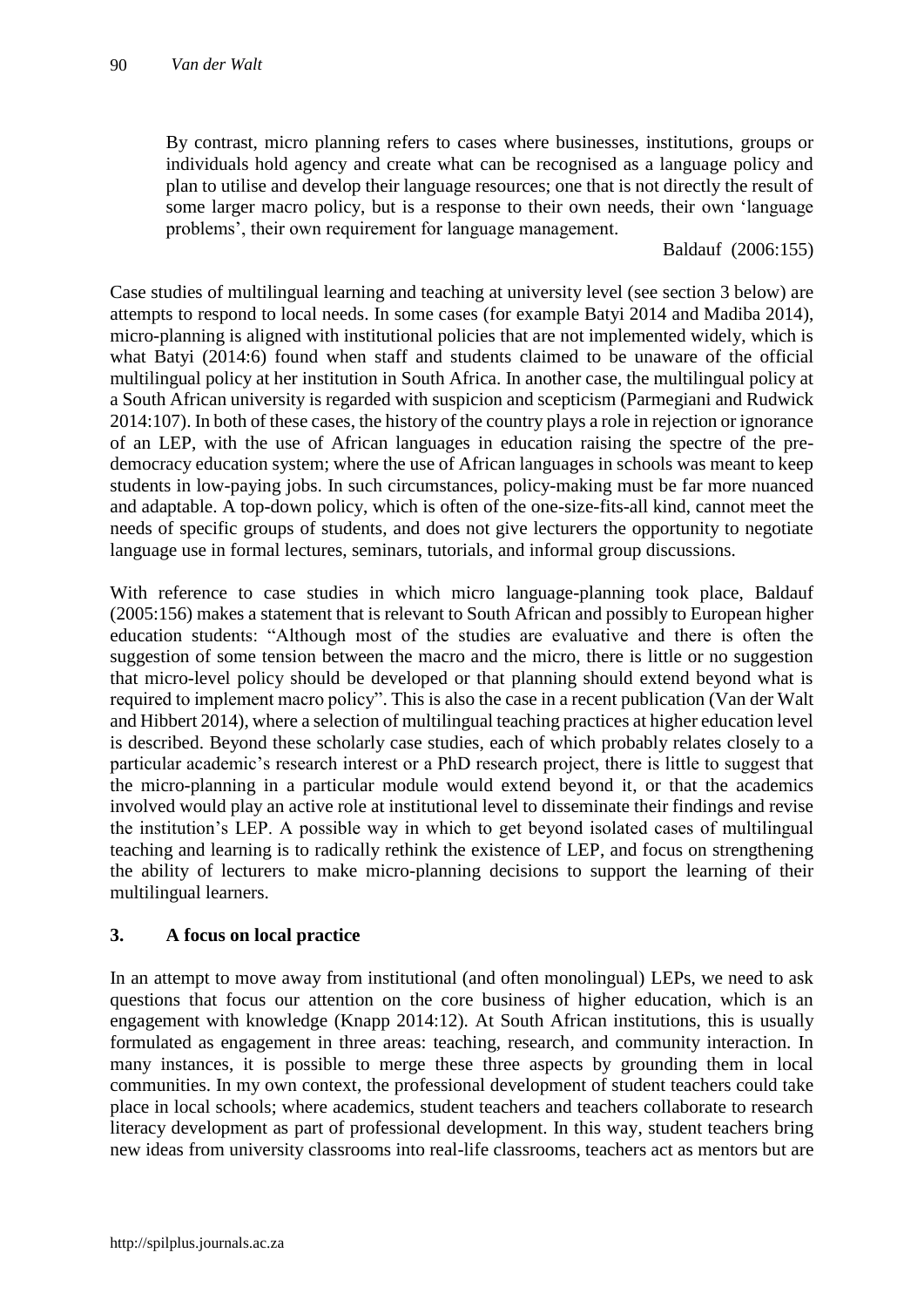also involved in trying out new practices, and academics get the opportunity to observe and research the effectiveness of interventions and new practices. Such enterprises deepen the involvement of higher education institutions in surrounding communities. However, as Scott (2000:7) points out, the local production of knowledge does not preclude collaboration internationally. He points to two new paradigms of knowledge production:

The first is the crucial importance of context, not simply in terms of the end uses of science; not only in terms of helping to define scientific problems and to select appropriate methodologies; but by redefining reliable knowledge as knowledge that is socially robust. The second is the proliferation of research communities: not only have advances in communication and information technologies enabled research collaboration to take place on a global scale, but these new communities also embrace socially distributed researchers.

I would like to argue that the emphasis on **socially** robust knowledge, produced by **socially** distributed researchers, must involve tapping into local knowledge as expressed in local languages. Thus, a multilingual view of teaching and learning in higher education is not only about improving throughput by acknowledging the languages that students bring to their academic study: it is ultimately about mining the unique knowledge embedded in each language. The argument for multilingual classroom practices as crucial for knowledge production, and therefore for the core business of higher education, is elaborated upon in two ways in the discussion that follows: firstly by looking at the view of language as an "additional cognitive resource" (Knapp 2014:4), and secondly by focusing on multilingual classroom practices.

### **3.1 Language as a knowledge resource**

Ruiz's (1984) 20-year-old argument that language should be seen as a resource rather than a problem remains valid. However, the argument in this paper goes beyond exploiting the linguistic resources of a multilingual student body and the possible advantages of mediating academic content in local languages. The focus here is on what is regarded as **valid** knowledge, in the sense of the kind of knowledge that is regarded as noteworthy, even when it is contextbound. Lillis and Curry (2010) illustrate the way in which local knowledge is devalued when reviewers of international journals ask authors to demonstrate a link with international concerns, or when they are encouraged to move beyond their own context. The link between local language(s) and local knowledge is important to support learning, and to act as a bridge or a foil to knowledge presented in dominant languages.

However, convictions regarding dominant languages of learning and teaching are deep-seated, and they prevent lecturers and students from making full use of the resource of their home or community language(s). It is necessary, first of all, to convince higher education practitioners of the value of local languages for economic development. In his discussion of political motivations in language policy, Williams (2011:47) points out, with regard to African countries, that "there is no evidence to suggest that the use of exoglossic languages such as French and English have contributed to development in proportion to their excessive dominance in educational and other official domains".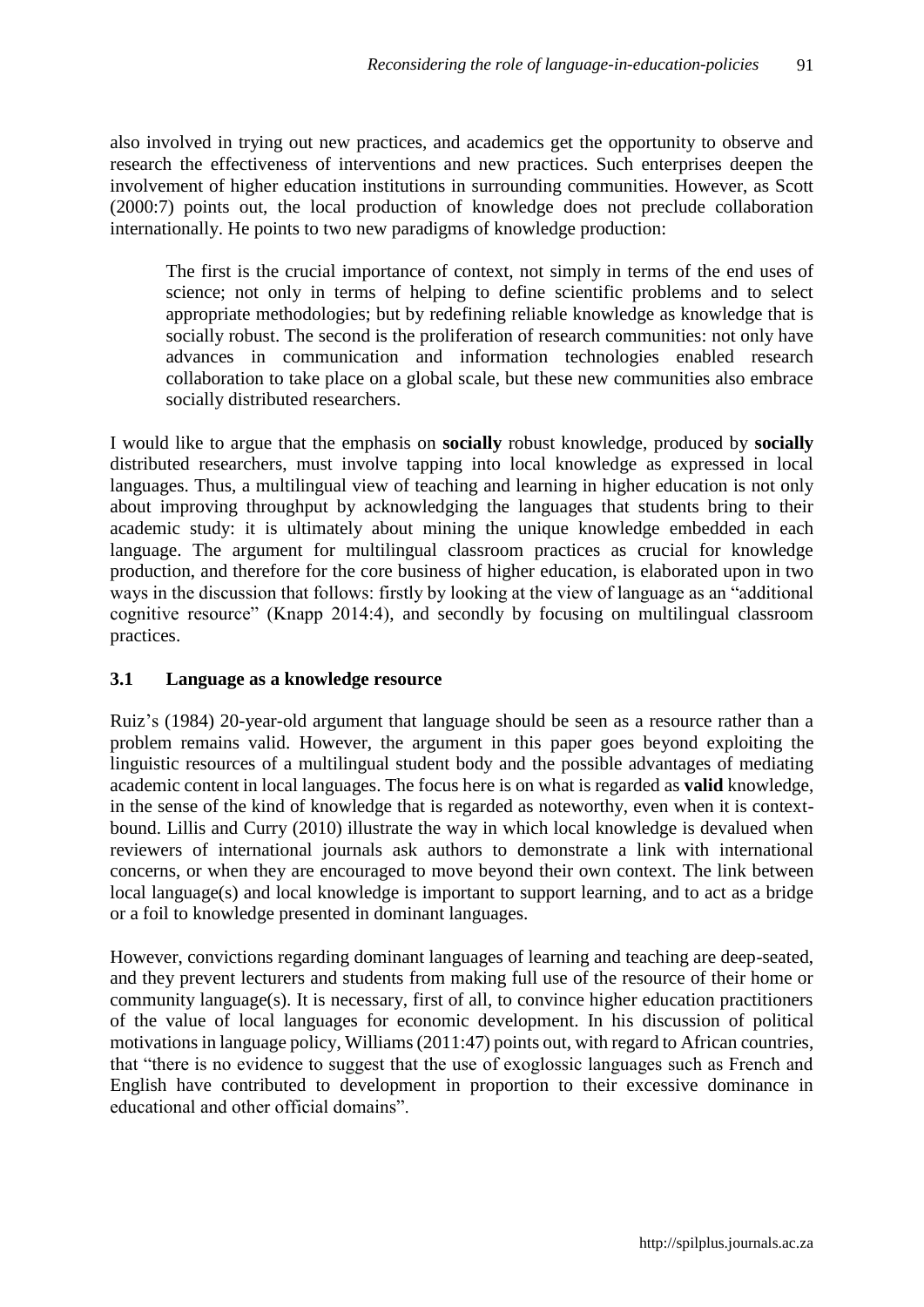However, it is important, in the second place, to recognise the devastating effects on individuals' minds when they start talking about their own languages in the context of this 'excessive dominance'. Probyn (2001:258) quotes one of her research participants, a history teacher, saying that the perceived "lack of subject terminology in the students' mother tongue made them feel '…you have not had any contribution to civilisation'". Small wonder then that he (the teacher) continues, "You would find that education is alienating for the students … or even myself". Of course, language is one of many factors that play a role in students feeling disenfranchised, and yet it is a powerful indicator of identity and status. Mastery of a dominant language opens doors for some, but unfortunately not for enough students. In global terms, the invisibility of the majority of the world's languages creates a skewed and biased picture of knowledge production, particularly in developing countries. In her concluding chapter for a UNESCO Forum on Higher Education, Research and Knowledge, Singh (2009:197) notes the strong feelings that emerged in the Forum discussions, questioning the possibility of this Forum creating a 'global' overview of knowledge systems without taking account of research published "in languages other than the mainstream languages of scientific communication and publication". I agree with Lillis and Curry (2010:161) that the Anglophone-centered ideologies and practices that position the rest of the world as the 'other' must be made visible. Furthermore, I would argue that these ideologies and practices should be countered by alternative views of "what counts as knowledge" (Lillis and Curry 2010:161).

Multilingual classrooms are spaces where different perspectives and ideas can flourish, and such classrooms become vibrant meaning-making spaces that should be lauded rather than upbraided for their 'mixture' of languages. In a discussion of the Sesotho terminology for celestial bodies, Leeuw (2014) argues that these names represent an alternative world view which provides evidence of indigenous "knowledge of persons, places, or things" (Horsthemke 2004:34). It is only through the use of this language that a different perspective, a different knowledge, emerges.

However, it does not make sense to ignore scientific publications in English – something that would be very difficult to do, in any case. In the same way that local knowledge is made available in local languages as well as in English, Lillis and Curry's research participants (2010:127) also argue for translating 'international' (i.e. English) texts into local languages to disseminate international research: "one compelling reason for her [the research participant] to write is also 'because of [university] students who don't read English, so it's writing something, articles, just for the students'". In all these cases, the interaction of English and other languages is important for knowledge production.

# **3.2 Local classroom practices**

A variety of multilingual classroom practices have been described in African as well as European and North American contexts. These include, among others, code-switching and colanguaging (Van der Walt 2013), the use of interpreters in the classroom (Van Rooyen 2005; Beukes and Pienaar 2006) and translanguaging (Madiba 2014; Makalela 2014). The purpose in this section is to point to their potential to act as examples of best practices.

I have argued (Van der Walt 2013:127) that "[a]s a result of the relative 'academic freedom' of HE [higher education] practitioners and the relative unpredictability of student population profiles from one year to the next, language in education policy implementation is often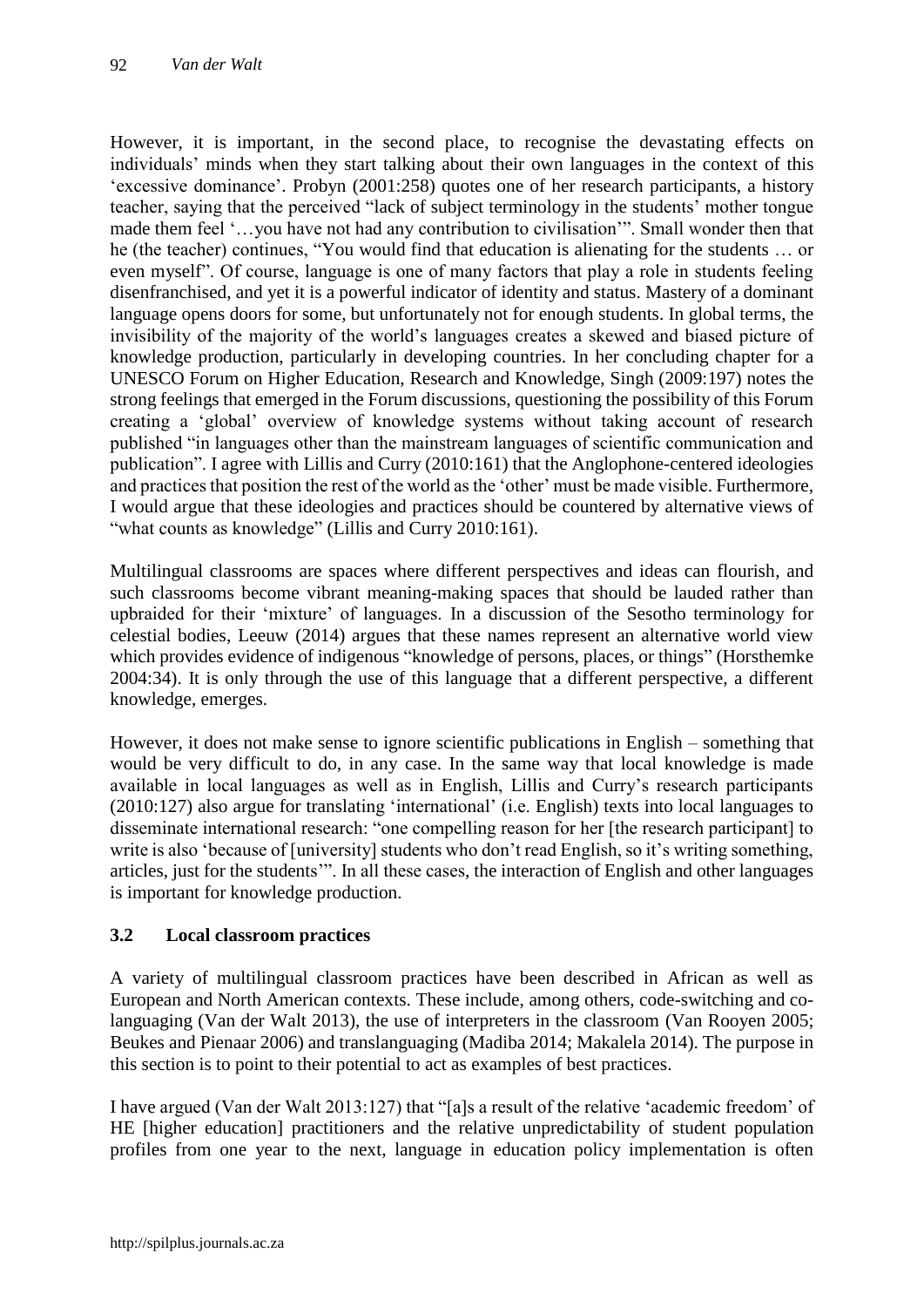contingent and ad hoc, relying on lecturers' experience and their perception of students' ability to make meaning of their course materials and academic activities". Like teachers, lecturers remain aware of their students' ability to keep up (or not) with material presented to them in the LoLT. One of Probyn's (2001:260) research participants formulates this thought strikingly: "'I'm just coming to their mother tongue so that they can gain confidence in what they are understanding up to this point… **you want their cooperation, you negotiate their cooperation**'" (my emphasis). Of course, this situation is ideal if the majority of the students share a language with the lecturer. When this is not the case, knowledge production can be jeopardised. Knapp (2014:7) discusses a number of cases where lecturers have to use English as an LoLT, with the result "that lecturers often are less spontaneous and less flexible in their language use, and speak more slowly than when lecturing in their L1". More alarmingly, however, students are less willing to ask questions when they have to use English (Airey 2011).

The formality of a lecture hall and the fact that it is a public space (in the sense that any student and perhaps lecturers can attend a lecture) means that the lecturer and students may feel exposed if an institutional LEP is monitored closely. Unless this situation is changed, lecturers and students may not be willing to risk 'adapting' such a policy to the needs of individual classes. Getting involved in institutional policy-making is a venture many academics may try to avoid, and there is much literature on how to develop and revise institutional LEPs. My concern here is more with situations where there is room to move, and where the lecturer may be able to create space for multilingual teaching and learning.

Using a home or community language to 'negotiate' students' participation may not work if students are not prepared for such practices. Doing a survey of language use and attitudes should be a first step, since many students (and lecturers) subscribe to the myth that languages need to be kept strictly apart, even when one of them has been used at school level or to discuss work with fellow students. The separation between the language used at home and the LoLT is usually defended for one or both of the following reasons, both of which have been discredited:

- One learns a language faster when the home language does not 'interfere' (see Cummins (1979) for a counter argument).
- There is no subject terminology for the home language (see Ramani et al. (2007) for subject-specific terminology development, and Madiba (2014) for the development of glossaries in African languages).

In the case of African languages, and possibly other minoritised languages, the idea of languages first having to 'develop' before they are useful for teaching and learning is at best a diversionary tactic; since any kind of discussion, even when much code-switching takes place, can facilitate learning. However, students' perceptions of and attitudes towards the use of minoritised languages in higher education can stymie attempts to use them. This was Ngcobo's (2014:134) experience when he used a questionnaire to determine students' attitudes towards English and their home language in higher education. He reveals that "[t]he students' responses to the first questionnaire displayed a preference for the informal use of their L1 as a learning resource, but this did not initially translate into positive attitudes concerning the formal use of their L1 in higher education". Even if students do not accept code-switching to a local language initially, Ngcobo shows that they can be convinced when responsible code-switching and controlled co-languaging activities are introduced, and when academic English is affirmed and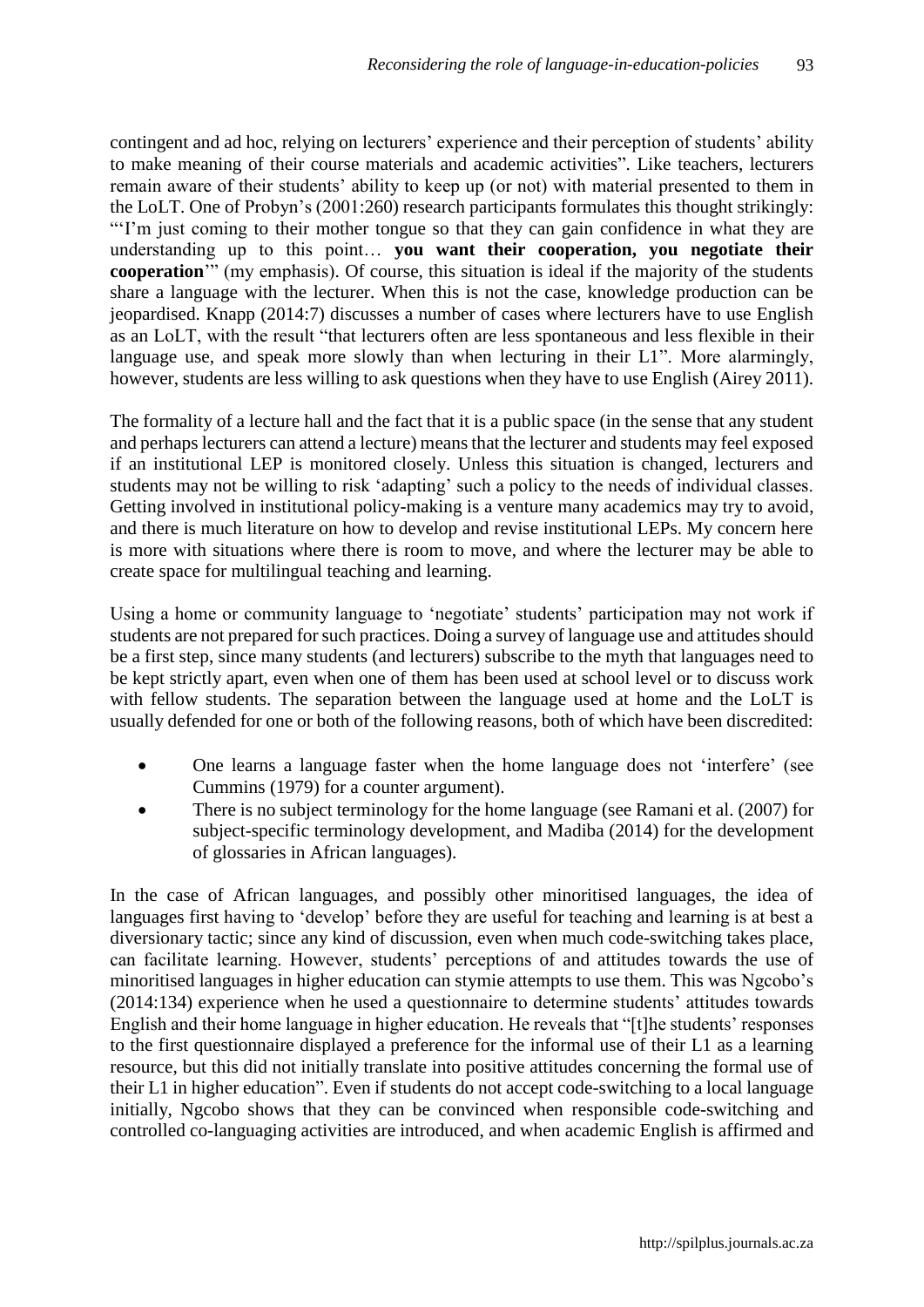strengthened by using the local language. As a result, student attitudes change; and this creates the impetus for more multilingual classroom practices.

When the context allows it, and when students seem amenable to the introduction of home or community languages in the class, their use can be planned by introducing a topic in such a language, by providing glossaries and multilingual notes, and by creating space for multilingual discussions. Whereas an LEP can constrain language choices in formal, lecture-hall situations, lecturers and students have more freedom in (relatively) informal situations, such as during group work and student-lecturer consultations. Such small-group and one-on-one discussions in other languages may break down negative attitudes towards the use of minoritised languages in higher education.

#### **4. Language management at higher education level: A learning and teaching issue**

From the discussions above, the agency of students and lecturers can be seen: they follow practices that support learning, irrespective of the language policy requirements. For that reason, it seems as if the 'language policy', or the management of language, needs to be located elsewhere. If students and lecturers make decisions based on the situation in a specific class for a specific semester, it seems logical that any kind of policy should focus on this decisionmaking process.

If we accept that the main purpose of higher education institutions is to work productively and creatively with knowledge, then policies should aim to support this purpose. Regulating the use of resources in a way that blocks the development of knowledge is counter-productive. In terms of the argument made in section 3.2, the languages that students bring to the classroom form part of the resources on which they can draw: some have the ability to type quite fast, some are able to use a tablet to take notes, others have access to an extended library at home, or to an older family member or friend who studied the same course and can offer advice. It would not occur to higher education managers to write a Home Library Policy or an Electronic Device Policy. Knowing and being able to draw on a variety of languages is no different. However, knowing how to do so effectively is a pedagogical issue which is often regulated: we know that electronic devices can support learning in specific ways. We teach students how to use books and articles for studying. Furthermore, we value independent learning; for example, you are not allowed to plagiarise from academic sources, or allow your more knowledgeable relative to write your test. Using a variety of languages effectively is a teaching and learning issue as well: this is where multilingual classroom practices find their 'regulative' home.

In her article where she discusses the role of policy in educational change*,* Darling-Hammond (1998:661) makes a point about schools, teachers, and policies that we can apply directly to the situation of multilingual higher education:

[E]ducational change in the context of current demands of schools requires substantially more knowledge directly in the hands of educators, rather than organized to influence the top of a hierarchical system from which it is supposed to 'trickle down' to teachers in the form of memos, directives, texts, and curriculum guides.

What I am arguing for in this paper is not to simply reverse this 'flow', but to remove decisions about language use in higher education classrooms from discussions about policy to a much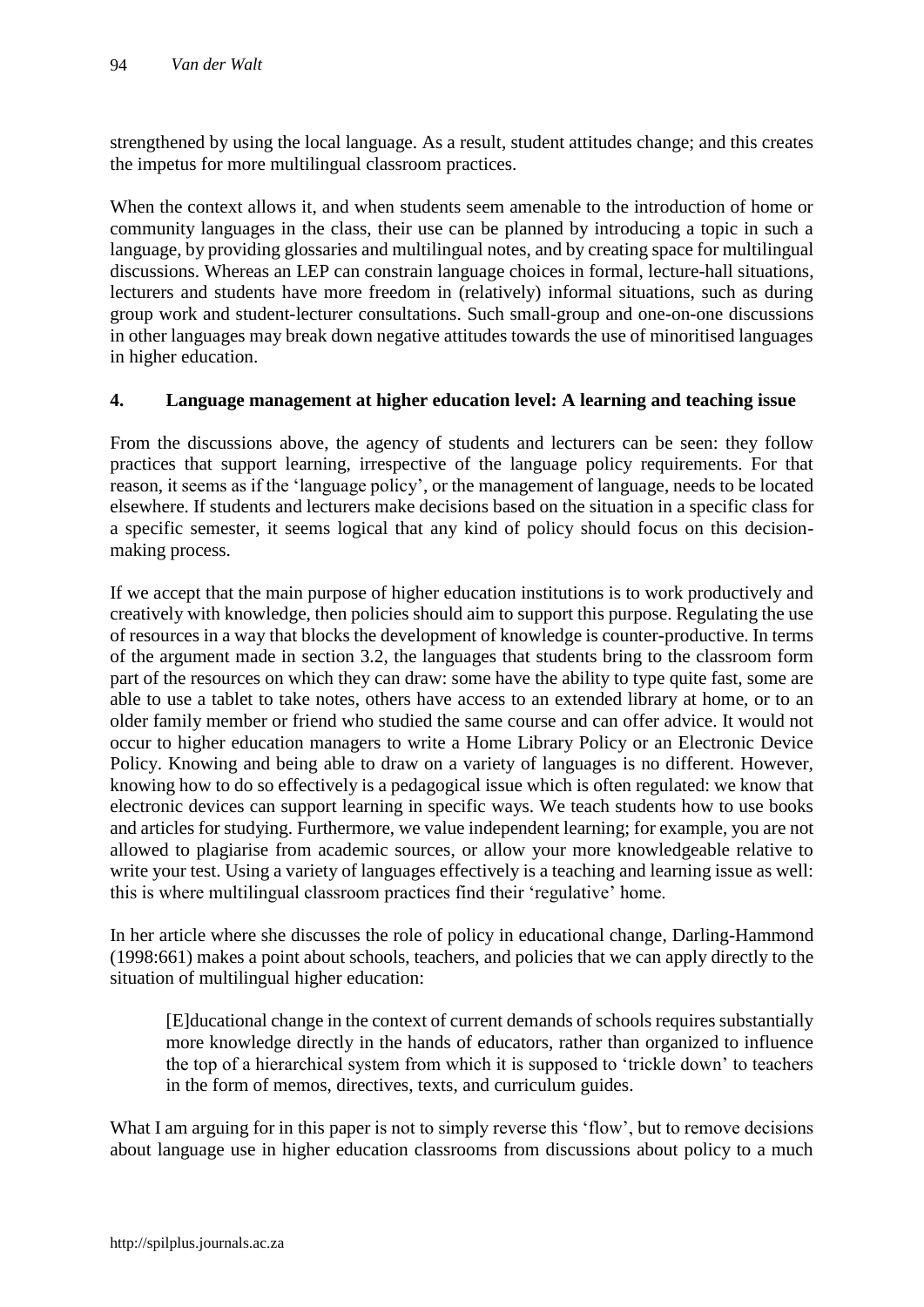broader concern for effective teaching and learning. What that means is that we place the responsibility for language arrangements in the hands of the lecturers so that these language arrangements become part of the decision-making processes when planning the teaching programme for a particular class. This is in line with Tierney's (2008:158) description of higher education institutions: "Increasingly, what one finds in organisational life is a more nuanced sense of decision making that may well serve the needs of academic governance in the 21<sup>st</sup> century". To build the capacity for such decision-making would mean structured and sustained academic staff development that goes further than institutional pressure to improve fluency in English (important as that may be). The next section is an attempt to provide a framework for developing awareness and collecting information to make decisions and construct activities in multilingual classrooms, using the languages that students bring to the classroom as a learning resource.

### **5. Moving towards classroom decision-making rather than LEP**

Baldauf (2006:153) distinguishes between macro and micro elements of social communication by describing the micro as focusing on "processes, relations and dynamic activities" rather than "fixed objects or structures" (the macro elements). This view of micro elements fits the contingent nature of classroom decision-making particularly well, because micro-planning of language use will be an on-going and dynamic process, rather than a once-off decision that would govern all interaction in the classroom irrespective of the students, the course, or the materials. As Knapp (2014:12) points out,

… the texts and discourses that are typical of university communication … are not necessarily performed in the same language as the official teaching-learning discourse in lectures and seminars, but, to different degrees, offer options for choosing other/additional languages instead, in some cases including the possibility of codeswitching within such discourses or texts.

She (Knapp 2014:8, 9) presents an example of classroom discourse (at a German university) that shows the intricacy and contingency of language use in a higher education classroom:

#### **Example from an Applied Chemistry class: Chelate cycle**

- 1. L: Does anybody know chelate cycle? (- -) Chelate cycle, who knows what that is?  $(- - -)$
- 2. L: Doesn't anybody speak Greek or Latin?
- 3. Ss: (laughter) No, no.
- 4. L: Still nobody.
- 5. Ss: (trying to repeat the word) Kilots? Kilos?
- 6. L: (to the only student with English as L1) What is Krebs?
- 7. S1 (US): Crabs.
- 8. L: Crabs?
- 9. S1 (US): Crab or a lobster.
- 10. L: You know this animal with eight legs. Which animal has also eight legs?
- 11. Ss: Spider.
- 12. S2 (Macedonia) Aaah, Chelots!
- 13. L: Yes, which language is this?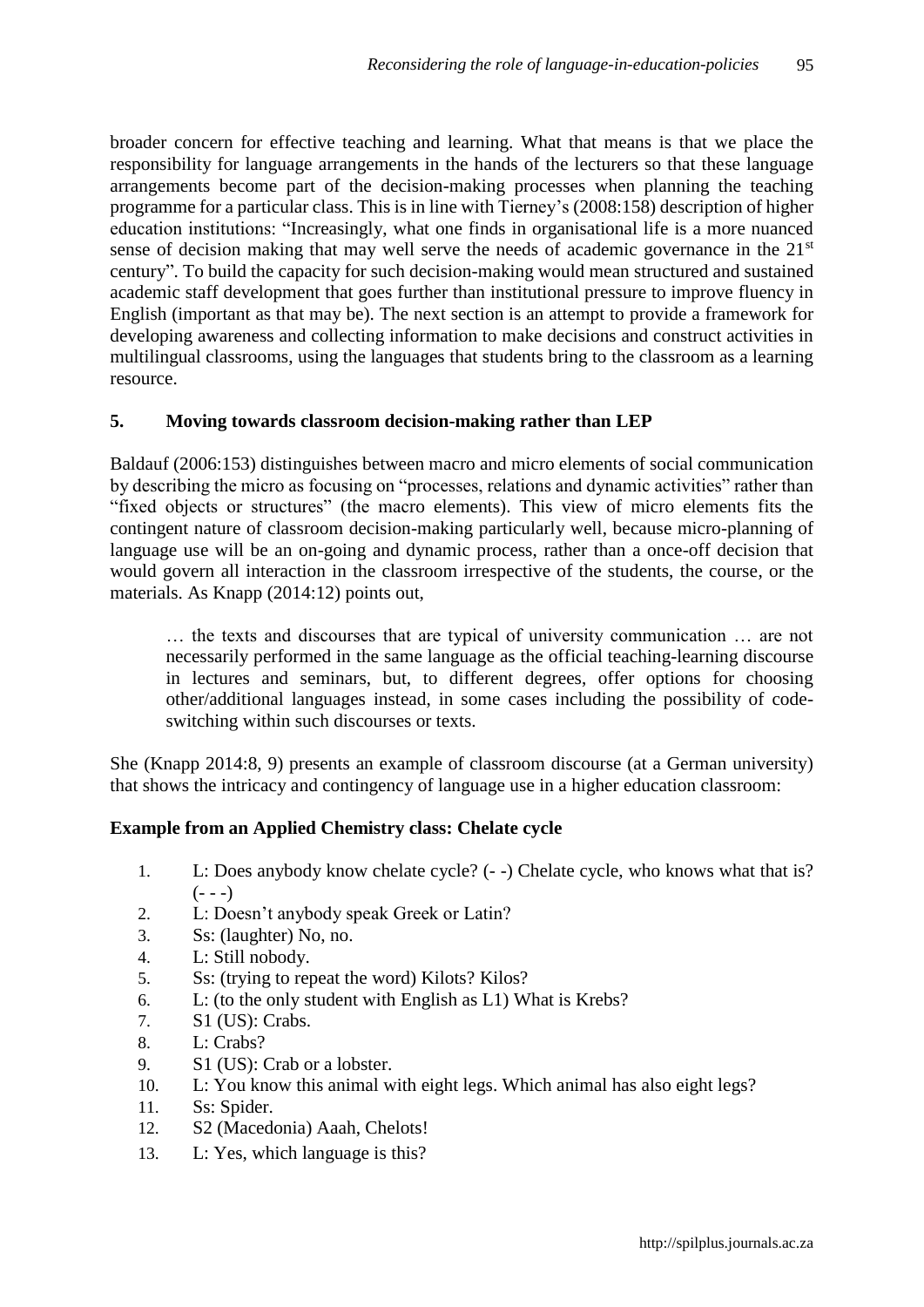- 14. S2: This language is Macedonian. We are on a border with Greece.
- 15. L: I use the English pronunciation of chelates (/'ki:leɪts/.) (writes word on the board)
- 16. S3 (China): Tschelos?
- 17. Ss and L: (laughter)
- 18. L: We don't care about pronunciation (describes the similarity between the chemical procedure and a crab, trying to grasp food with its claw). It has a claw finger. There are elements. The claw picks one element. It is selective. This is the chelate cycle. *Chelat-Ring auf Deutsch*. This here is phenanthroline. (Describes phenanthroline and chelate cycle)
- 19. Ss: (nodding; one students makes grasping movements with his hands) Mmhmm, mmhmm.

As is clear from this extract, the lecturer did not know that one of the students had a language background that would help with the understanding of a Greek word. S/he could possibly have capitalised more on the Macedonian student's knowledge (for example, by asking for a translation), but it is important that the student was able to make the link with his/her home language. The lecturer also capitalises on the bilingualism of a native speaker of English who seems to know German (turn 6); and code-switches to German (turn 18), probably for the German students' benefit.

In the next example, we see a more consistent pattern of code-switching between Afrikaans and English, in this case during a lecture to a large class of first-year geology students. The language arrangement in this case is known as the "T-option" (for *tweetaligheid*, meaning 'bilingual'), where lecturers are expected to code-switch between English and Afrikaans and provide learning material in both languages. Students can choose either of these languages for classroom communication, assignments, and tests. In the text below, the Afrikaans is indicated in italics, with my own translation in square brackets. Each switch is numbered.

### **Example from a Geology class**

- 1. *Julle ken alreeds die rotssiklus*. [You already know the rock cycle.]
- 2. I'm not going to ask you again to keep quiet, please. Thank you. Igneous rock forms when molten rock cools and crystalizes. So any rock that forms due to the crystallization of magma is called igneous rock.
- 3. *'n Stollingsgesteente. Die magma kom van die mantel en van die kors omdat ons gedeeltelike smelting van soliede rots kry. Die magma is minder dig as die gesteentes rondom.* [Igneous rock. The magma originates in the mantle and from the crust because we have partial melting of solid rock. The magma is not as dense as the rocks around it.]
- 4. So the magma has to work its way upward to the surface where it can produce a volcanic eruption.
- 5. [Later in the same lecture: the lecturer holds up different rocks to explain differences.]
- 6. So, this we would also say of a light-coloured rock because it has touches, large crystals of a light-coloured mineral. That would be a darker-coloured rock so this one would contain more iron and magnesium in this one than that one. Here is our one exception: It looks like glass, it is volcanic glass. And it is called obsidian.
- 7. *Obsidiaan.*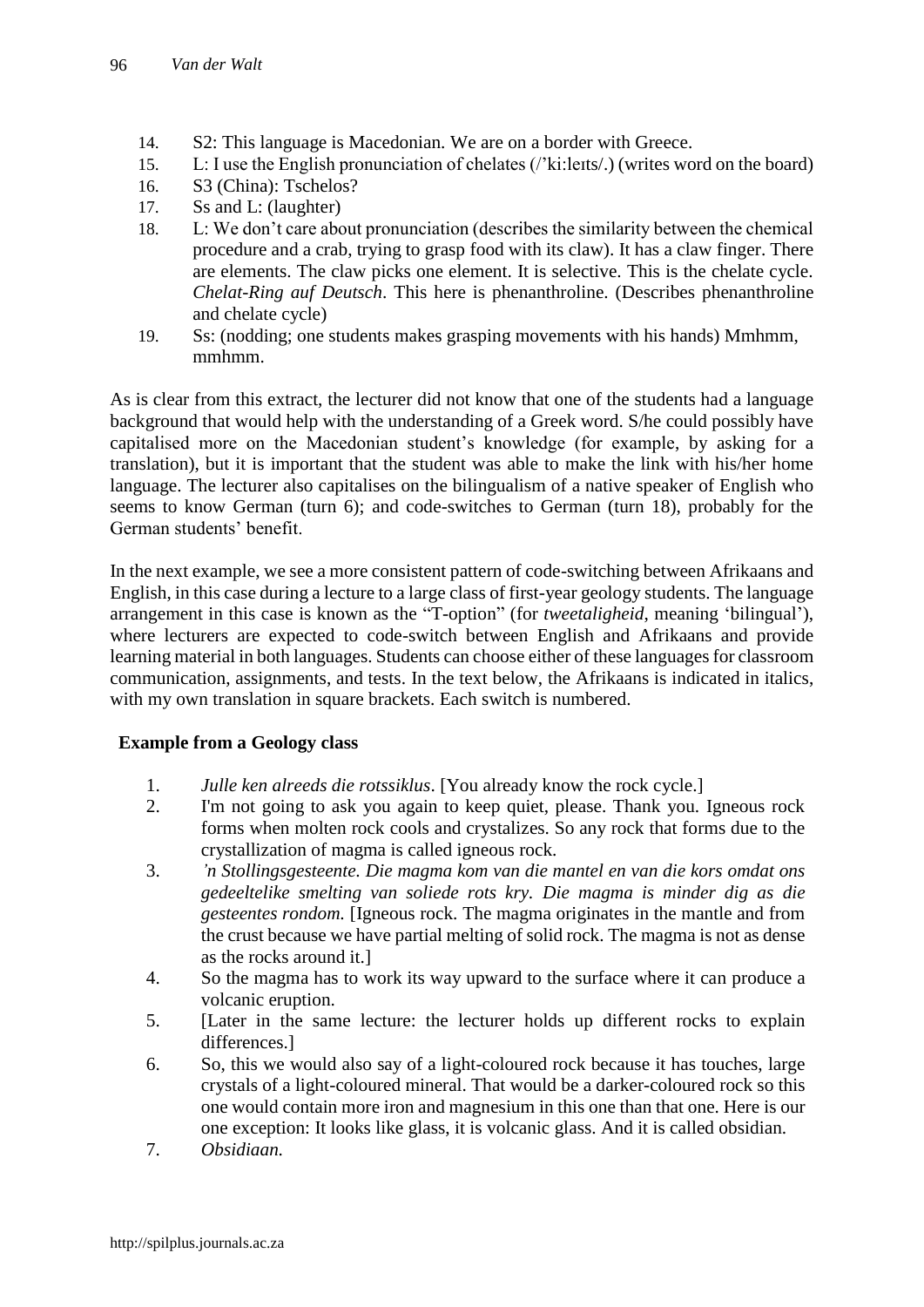- 8. And, it is literally glass that shoots out of the volcano but the composition is riolythic.
- 9. *En van julle sal onthou dat 'n Riolitiese magma het baie FEO2, partykeer 70%.* [Some of you will remember that a riolythic magma consists of large quantities of  $FEO<sub>2</sub>$ , up to 70%.]
- 10. So, this is the one exception. Obsidian is dark in color but it has a low iron content. Low iron and magnesium. The only reason it's black is because it crystallizes so quickly. It comes out of it, […] basically squirts. It's like throwing ice cold water on something really hot so you make it intricately form a glass and the crystal has no time to form so there's no crystal plane to reflect light or anything. So, sorry it looks dark. High FEO<sub>2</sub>, low iron. Okay. So, that's your obsidian, so now you know another volcanic rock. What would you call that? That's the granite. You've seen it before.
- 11. *Dis 'n tipiese graniet. Hy't wit stukkies en hy't donker stukkies.* [This is a typical piece of granite. It has white bits and dark bits.]

Although the code-switching is provided for in the language policy and plan, there is no research on the most effective kind of code-switching. This is not the kind of information that would be included in an LEP, either. In the example above, the lecturer uses responsible codeswitching both ways (Van der Walt, Mabule and De Beer 2001:177; García 2009:298); ensuring that key terms are provided in both languages, with switches from English to Afrikaans (turns 6 and 7) and from Afrikaans to English (turns 9 and 10). This means that academic literacy is developed in both languages.

These two kinds of instructional language use cannot be accounted for in a prescriptive LEP context. An LEP would also not give an account of the way in which good teaching is intricately linked to language use that is effective for learning; for example, engaging students in the discussion to make meaning (in the first example), and building biliterate academic proficiency (in the second example). In both of these cases, lecturers make almost instinctive decisions about the alternate use of languages, and extensive research is required to evaluate the effectiveness of these strategies for learning.

The process of constructing guidelines for classroom decision-making, particularly in terms of using more than one academic language, needs to consider the extent to which lecturers may feel constrained by an existing LEP and by institutional culture. If there is room to include other languages in the classroom, the following steps would have to precede the planning of multilingual support and collaboration in lectures and assignments:

- a survey of the academic language profile for a particular semester;
- the language competencies of the lecturer and the students:
- a discussion about students' expectations regarding the use of a dominant language for lectures, group work, and assessment.

As pointed out in the first item on the list, knowing the language profile of a group can guide the lecturer when discussing particular concepts and terms, both to explain as well as to contrast terms from different languages. Airey (2009:109) urges lecturers to "[d]iscuss the fact that there are differences when lectures are in a second language", and to do so at the start of a course, even when there is no institutional space to include other languages in the classroom.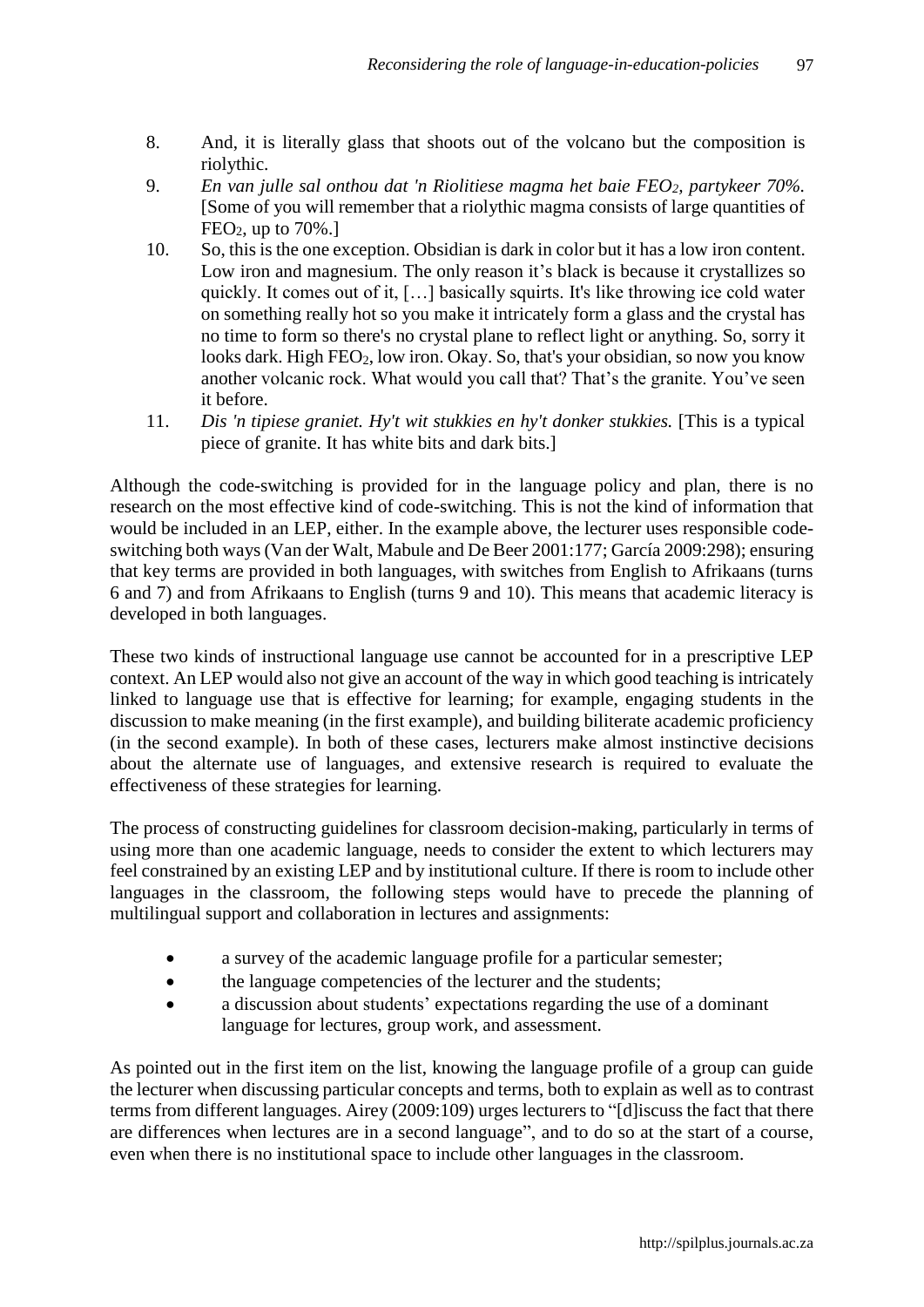In her book *English for Law*, Riley (1994:1) contrasts the different terms from major European languages; pointing out words that look alike, but that have different meanings in the different legal systems. I am not suggesting that a lecturer in biochemistry or geology should necessarily know such terms in different languages: the point is that allowing students to contrast and compare certain terms from their own (language) background can deepen knowledge and prevent misunderstanding.

The English-language competence of the lecturer and the students is often mentioned as a problem in transnational education (see the second point in the bulleted list). Students are expected to have a particular score on tests such as the International English Language Testing System (IELTS), or on the Common European Framework of Reference for Languages (CEFR). Lecturers' proficiency in English has been the focus of a number of studies (see Knapp 2014:7), and a lack of proficiency may even be blamed for students not doing well or not understanding the content (Van der Walt 2006:366). If the lecturer shares a language with some of the students, this can be used to provide translations; as Knapp's example above shows. Even receptive ability in another classroom language – what Airey (2009:110) calls "interpretive" ability – can act as a comprehension check, when lecturers ask students to repeat or ask a question in that language. Having the ability to understand their language, even when the lecturer cannot respond in it, can act as an accommodating device. The same goes for students when they participate in discussions: if they can follow in one language and produce work in English, communication can take place. When the lecturer does not understand a language at all, a request for translation to English is not only necessary, but also supportive of learning.

The degree to which students' languages (other than the LoLT) have been used at secondary school level is also an indication that these languages may be available for academic purposes. To ignore that fact would be wasteful, because, as Airey (2009:89, 110) finds, the Swedish students in his study managed to develop bilingual scientific literacy by the time they reached their second year of instruction in English: clear proof of Cummins's Common Underlying Proficiency (CUP) hypothesis (Cummins 1979), which posits that concepts learnt in Swedish are available fairly quickly in English.

The third point (from the bulleted list above) refers to the common perception that languages should be separated, and to the expectation that a so-called "international" course should be presented in English. A discussion about the role of other languages for learning and possible strategies to strengthen academic English could address fears that multilingual teaching and learning (judiciously done) will somehow 'interfere' with the acquisition of English for a particular academic field. This discussion, situated in the context of a particular time and place, emphasises the fact that language needs, expectations, and distribution are fleeting, but that "a discussion of language in place will open up an understanding of the interactive nature of our physical environment suggesting not so much that language happens in particular places, but rather that language use is part of a multi-faceted interplay between humans and the world" (Pennycook 2010:2).

When we use these three points as a survey, possible multilingual strategies can be developed. Let us take the classroom language survey below as an example.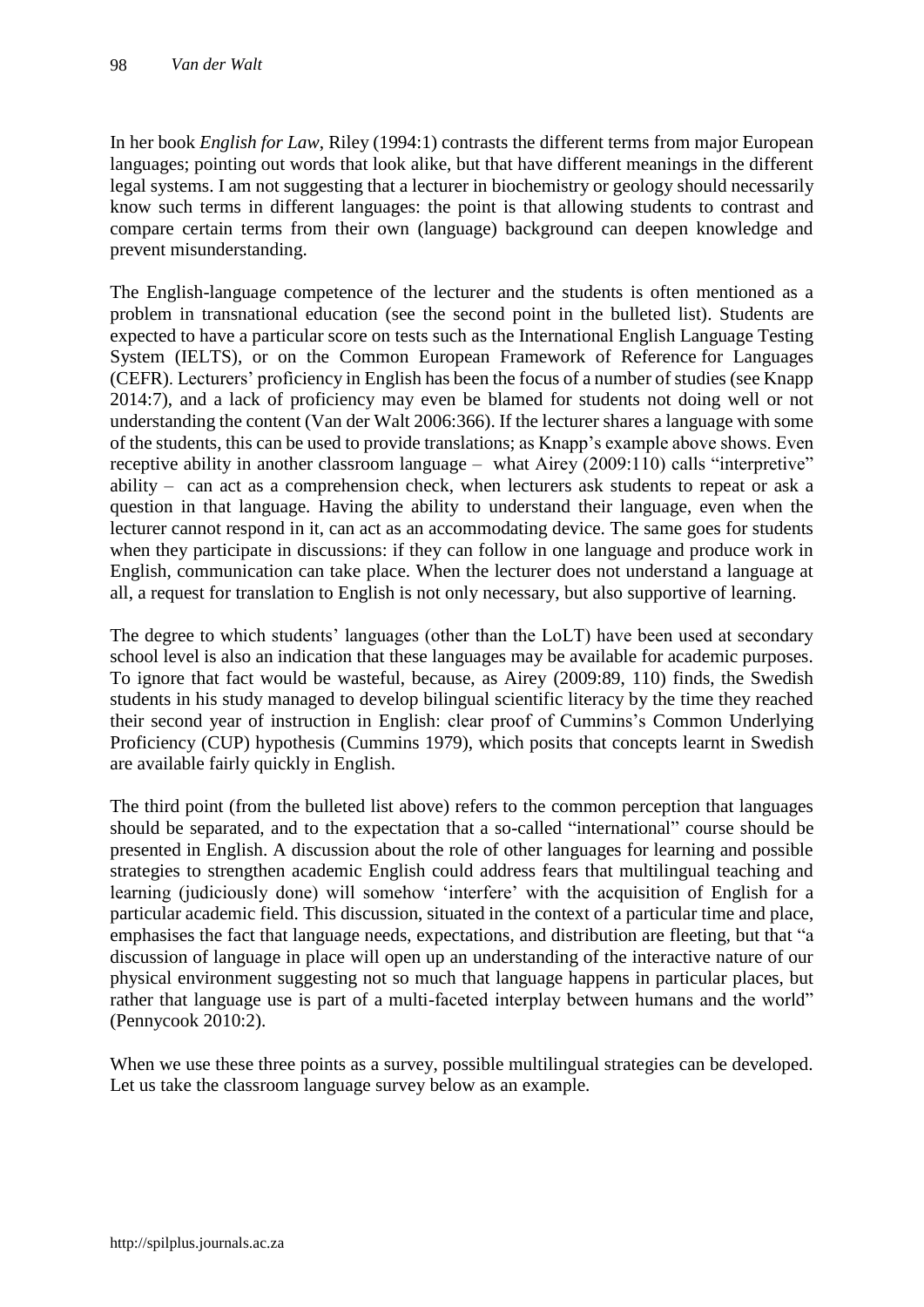| Language profile    | Language          | Language            | Language              |
|---------------------|-------------------|---------------------|-----------------------|
|                     | competence        | competence          | expectations          |
|                     | lecturer          | students            |                       |
| Major and minor     | English-German    | Home language and   | To learn English for  |
| language groups, 5  | bilingual         | English bilingual   | professional          |
| from UK, 2 German,  | academically,     | academically. Other | purposes, to pass the |
| 2 Polish (living in | receptive French. | academic languages: | course well.          |
| Germany).           |                   | Russian, French.    |                       |

**Table 1:** Hypothetical classroom language survey for an international (English) programme

I admit to having devised a very neat example, but this is merely to illustrate a possible process whereby multilingual spaces can be opened up (Hornberger 2009). When we take this example as a starting point, the existence of academic literacies in other languages is a foregone conclusion. Resources (e.g. textbooks, web-based materials, dictionaries) are available. On a very basic level, the lecturer can refer students to such materials. A next step could be to encourage students who share academic languages to discuss lecturer-generated problems in language groups. If students cannot be grouped in that way, they can be encouraged to develop bi-/multilingual word lists. These actions encourage participation and mitigate one of the problems of learning and teaching in English, which is that "students may make fewer contributions (e.g., suggestions, critical comments) and may experience fewer opportunities to display knowledge and check understanding" (Knapp 2014:8). In terms of classroom decisionmaking, these strategies can be planned and structured as part of preparing the course for the semester.

These multilingual strategies are probably used by students whether the lecturers encourage them or not, as my own research has shown (Van der Walt and Dornbrack 2011). However, acknowledging and supporting them in class sends a powerful message about other academic languages as resources. A next step would be for the lecturer to make other languages more visible by using them in class. In the example above, the lecturer's knowledge of French, even though it is only receptive, is enough to check on comprehension. Knowledge of German and English can be exploited by code-switching **responsibly** (Van der Walt, Mabule and De Beer 2001:130), which means that the lecturer focuses on concepts and terminology in both languages. This kind of code-switching is different from conversational code-switching; which can be more random, in the sense that it does not focus on an equal weighting of key words in both languages. It is at this point that the fluidity of classroom conversations may complicate decisions about language use. The lecturer's awareness of possible misunderstanding among students would have to be sharpened, so that s/he can provide translations or brief explanations in another language, should it be necessary.

The process that I have just described assumes that the course is presented primarily in English, and that other languages are used to support learning and teaching in English. This is what García (2009:297) calls "flexible convergence", where a variety of languages is used to produce assignments and tests in English. Acknowledging other languages by using them in teaching materials (alongside English, i.e. co-languaging) and by accepting student work in more than one language is known as "flexible multiplicity" (García 2009:310), which would lead to the development of academic biliteracy, or "bilingual scientific literacy", as Airey (2009:3) calls it. Since assessments (whether oral or written) are important as indicators of academic success,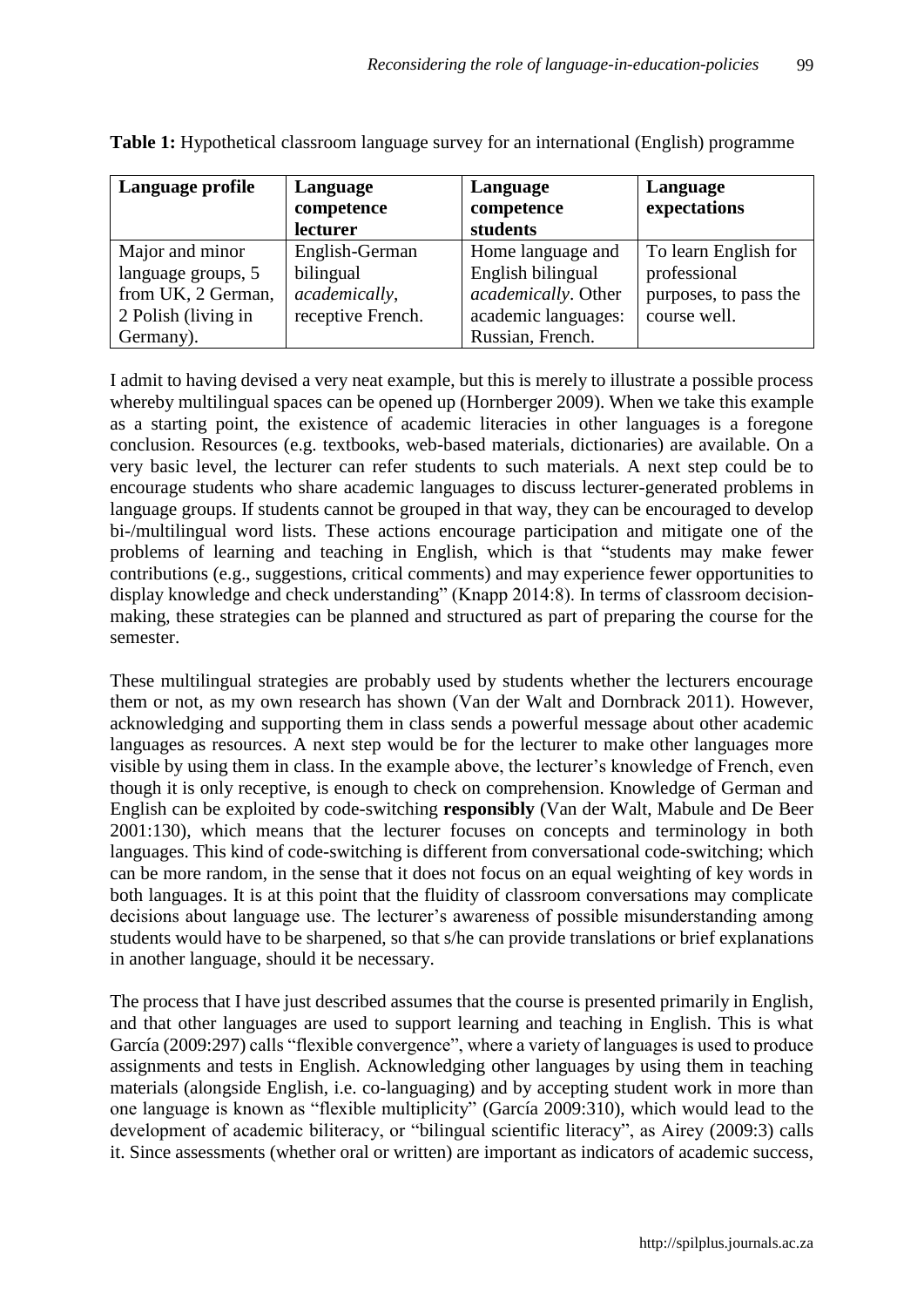a particular arrangement would have to be formalised (in the form of a policy or faculty/departmental guidelines) to ensure that students are not penalised when they use a language other than the LoLT for assessment tasks. Since one of the students' expectations in Table 1 is to pass the course well, they may want to write in their home languages. Knapp (2011:56) notes that achieving good marks is often the reason that German students may not want to follow an international course in English. Similarly, Leask (2011) describes a situation where native speakers of English avoid international students because they want to make sure that the final outcome of a group assignment is not jeopardized by students who may not be able to use English very well. On the other hand, the way in which teaching and assessment are structured may encourage writing in English; for example, when students simply memorize and reproduce what is presented in English (see Knapp 2014). The pressure of assessment is one of the reasons that a biliterate approach (that is, flexible multiplicity) may be fairer to students (should lecturers have the resources to mark in more than one language).

What would be the role of languages that are not generally used for academic purposes? This is the case with African languages, despite various policies that have attempted to regulate their use in higher education. I would like to argue that they should be used, depending on student attitudes and the educational context. Let us look at an example again.

| Language profile    | Language          | Language          | Language              |
|---------------------|-------------------|-------------------|-----------------------|
|                     | competence        | competence        | expectations          |
|                     | lecturer          | students          |                       |
| Major and minor     | English-speaking. | Academic language | To learn English for  |
| language groups, 5  |                   | is English from   | professional          |
| speaking isiZulu, 2 |                   | school level.     | purposes, to pass the |
| Setswana and 3      |                   |                   | course well.          |
| English.            |                   |                   |                       |

**Table 2:** Hypothetical classroom language survey for a South African (English) programme

In this case, "flexible convergence" (García 2009:297) seems to be the only option, since African languages are not generally seen in academic print materials or used for formal assessment activities. However, at least as far as reading in African languages is concerned, there are possibilities for "flexible multiplicity" (García 2009:310), as Ngcobo (2014) reports. He provided printed instructions for group work, using isiZulu instructions and prompts. As he points out (Ngcobo 2014:136), actual experience of using isiZulu in higher education classrooms changes student attitudes to this African language. Students' expectations were therefore ignored, which may be necessary if their understanding is improved by using a language that they perceive as suitable only for informal conversations.

# **6. Conclusion**

Current conceptions of LEP place the focus on the institution, which may be necessary when it comes to deciding on the use of a language for administrative purposes, such as the language of notices, of communication, and of meetings. Yet even in these domains, an administrator who is addressed in a language of the community or region will use this language, whether it is the official language of the institution or not.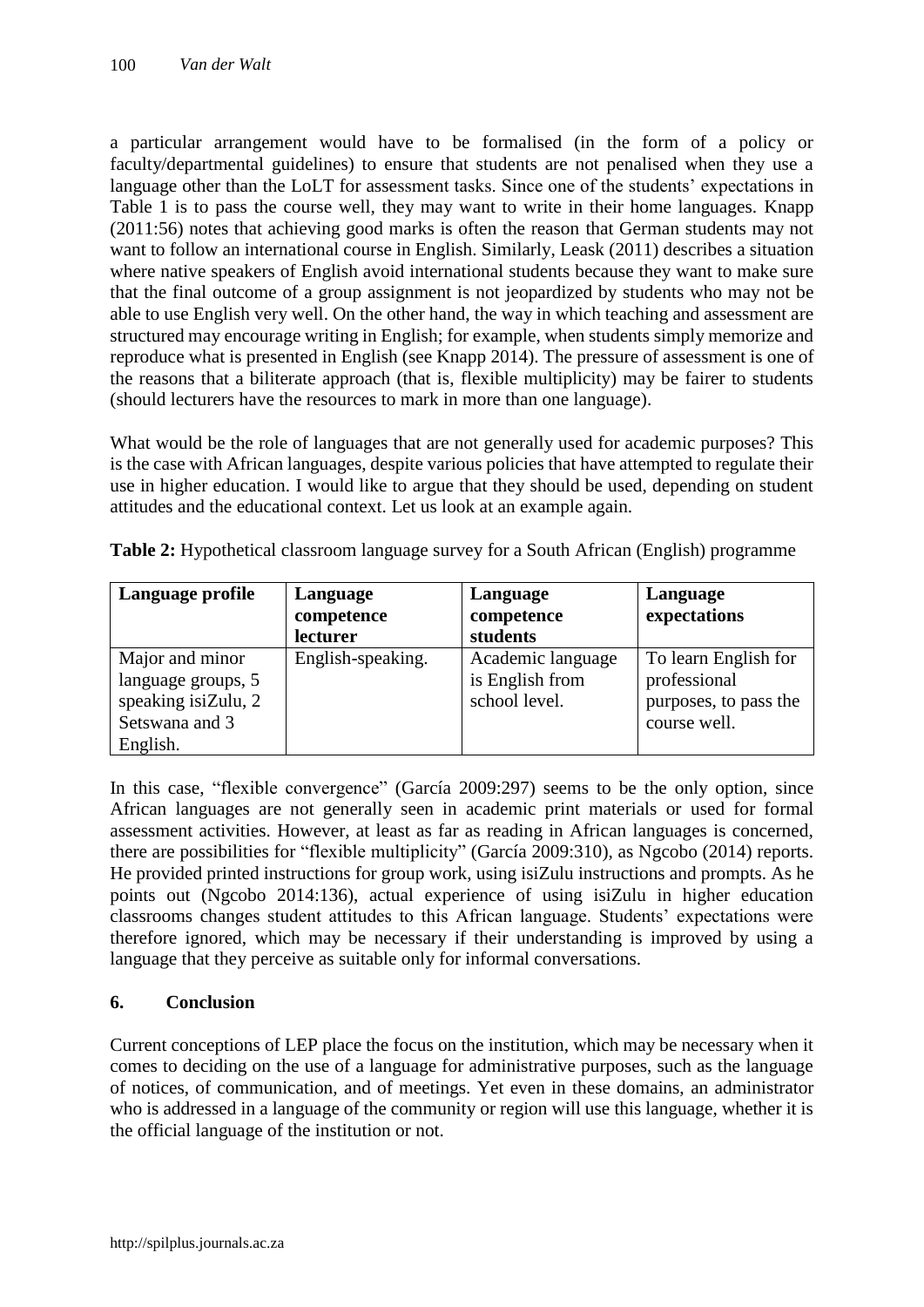Although language policy and planning and LEP have been productive fields of research for the past 70 years, the realities of 21st century life have changed to the extent that both top-down and bottom-up attempts at policy-making are inadequate for our multilingual and changing classrooms. I agree with Spolsky (2004b:13) when he compares the management of language to Cnut trying to sweep back the waves, and this futile exercise has never been more obvious in the context of multilingual higher education. We have to think in different ways about managing multilingual classrooms to improve student performance.

#### **References**

Airey, J. 2009. *Science, language and literacy: Case studies of learning in Swedish university physics*. Uppsala: Uppsala University.

Airey, J. 2011. The relationship between teaching language and student learning in Swedish university physics. In B. Preisler, I. Klitgard and A. Fabricius (eds.) *Language and learning in the international university. From English uniformity to diversity and hybridity*. Bristol etc.: Multilingual Matters. pp. 3-18.

Baldauf Jr, R. B. 2005. Language planning and policy research: An overview. In E. Hinkel (ed.) *Handbook of research in second language teaching and learning*. Mahwah, NJ: Erlbaum. pp. 957-970.

Baldauf Jr, R. B. 2006. Rearticulating the case for micro language planning in a language ecology context. *Current Issues in Language Planning* 7(2-3): 147-170.

Ball, S. 1995. *What is policy? Texts, trajectories and toolboxes.* Buckingham: Open University Press.

Batyi, T. 2014. *Development of tourism diploma, isiXhosa-speaking students' academic literacy: A multilingual intervention.* Doctoral dissertation. Port Elizabeth: Nelson Mandela Metropolitan University.

Beukes, A-M. and M. Pienaar. 2006. Some factors influencing the use of simultaneous interpreting as an alternative to parallel-medium teaching in tertiary education. *Journal for Language Teaching* 40(2): 127-138.

Cummins, J. 1979. Linguistic interdependence and the educational development of bilingual children. *Review of Educational Research* 49(2): 222-251.

Darling-Hammond, L. 1998. Policy and change: Getting beyond bureaucracy. In A. Hargreaves, A. Lieberman, M. Fullan and D. Hopkins (eds.) *International handbook of educational change.* Dordrecht: Kluwer Academic. pp. 642-667.

Foster, M. 2013. Student destination choices in higher education: Exploring attitudes of Brazilian students to study in the United Kingdom. *Journal of Research in International Education* 13: 149-162.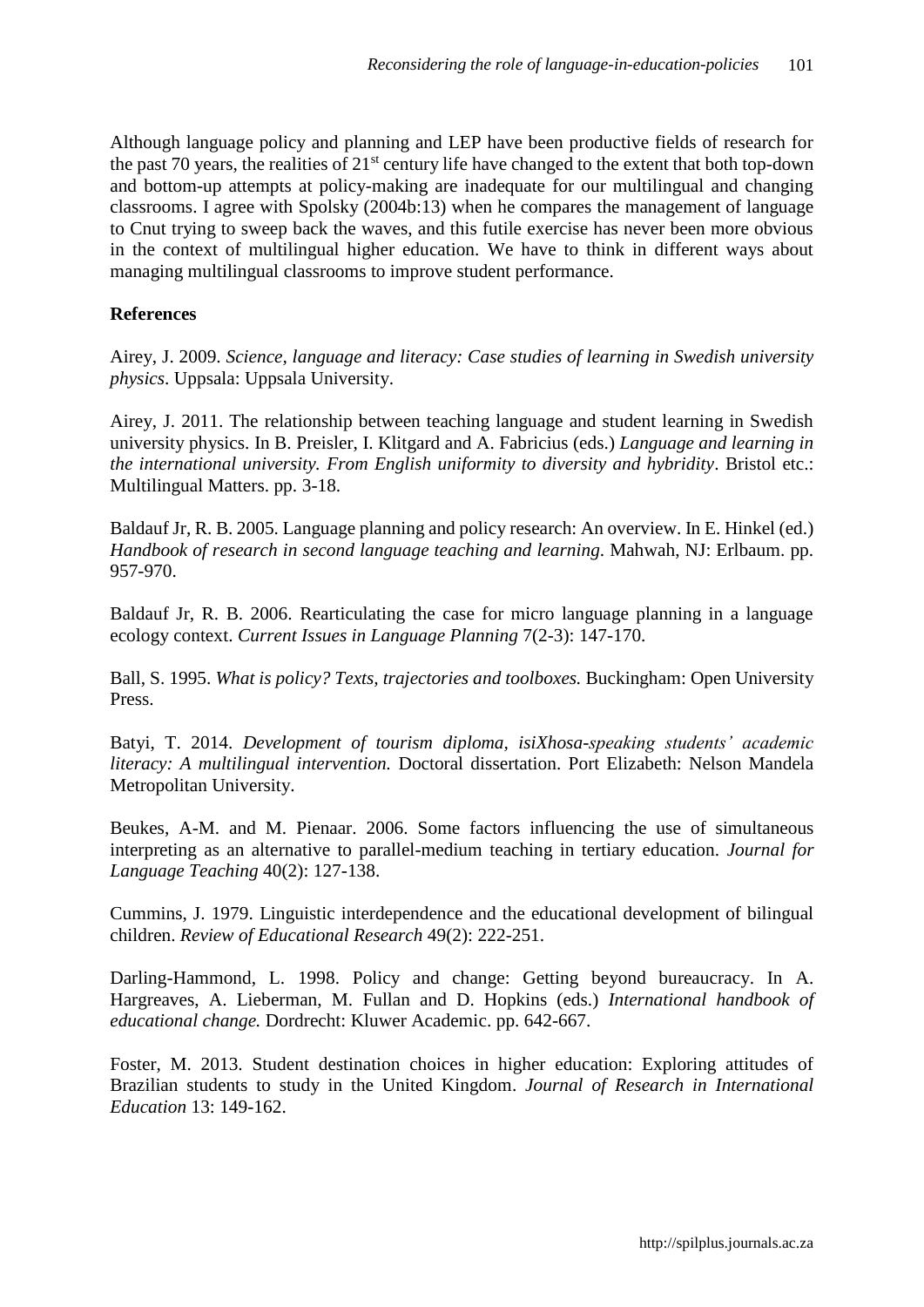García, O. 2009. *Bilingual education in the 21st century: A global perspective*. Chichester: Wiley-Blackwell.

Glaser, R. 1990. *Testing and assessment: O Tempora! O Mores!* Pittsburgh, PA: University of Pittsburgh, Learning, Research and Development Centre.

Hornberger, N. 2009. Multilingual education policy and practice: Ten certainties (grounded in Indigenous experience). *Language Teaching* 42(2): 197-211.

Horsthemke, K. 2004. 'Indigenous knowledge' – conceptions and misconceptions. *Journal of Education* 32: 31-48.

Knapp, A. 2011. When comprehension is crucial: English as a medium of instruction at a German university. In A. De Houwer and A. Wilton (eds.) *English in Europe today*. Amsterdam and Philadelphia: John Benjamins. pp. 51–70.

Knapp, A. 2014. Language choice and the construction of knowledge in higher education. *European Journal of Applied Linguistics* 2(2): 1-39.

Leask, B. 2011. 'Beside me is an empty chair'. The student experience of internationalisation. In E. Jones (ed.) *Internationalisation and the student voice*. New York, NY: Routledge. pp. 3-17.

Leeuw, L. 2014. An exemplary astronomical lesson that could potentially show the benefits of multilingual content and language in higher education. In L. Hibbert and C. Van der Walt (eds.) *Multilingual universities in South Africa.* Bristol: Multilingual Matters. pp. 167-178.

Lillis, T. and M. Curry. 2010. *Academic writing in a global context.* London: Routledge.

Madiba, M. 2014. Promoting concept literacy through multilingual glossaries: A translanguaging approach. In L. Hibbert and C. Van der Walt (eds.) *Multilingual universities in South Africa.* Bristol: Multilingual Matters. pp. 68-87.

Makalela, L. 2014. Teaching indigenous African languages to speakers of other African languages: The effects of translanguaging for multilingual development. In L. Hibbert and C. Van der Walt (eds.) *Multilingual universities in South Africa.* Bristol: Multilingual Matters. pp. 88-104.

Marginson, S. and M. Van der Wende. 2007. Globalisation and higher education. (Education Working Paper No. 8). Paris: OECD Education Working Papers Series. Available online: [http://doc.utwente.nl/60264/1/Marginson07globalisation.pdf.](http://doc.utwente.nl/60264/1/Marginson07globalisation.pdf)

Ngcobo, S. 2014. Dual language instruction: Its impact on attitudes towards the role of African languages in education. In L. Hibbert and C. Van der Walt (eds.) *Multilingual universities in South Africa.* Bristol: Multilingual Matters. pp. 123-144.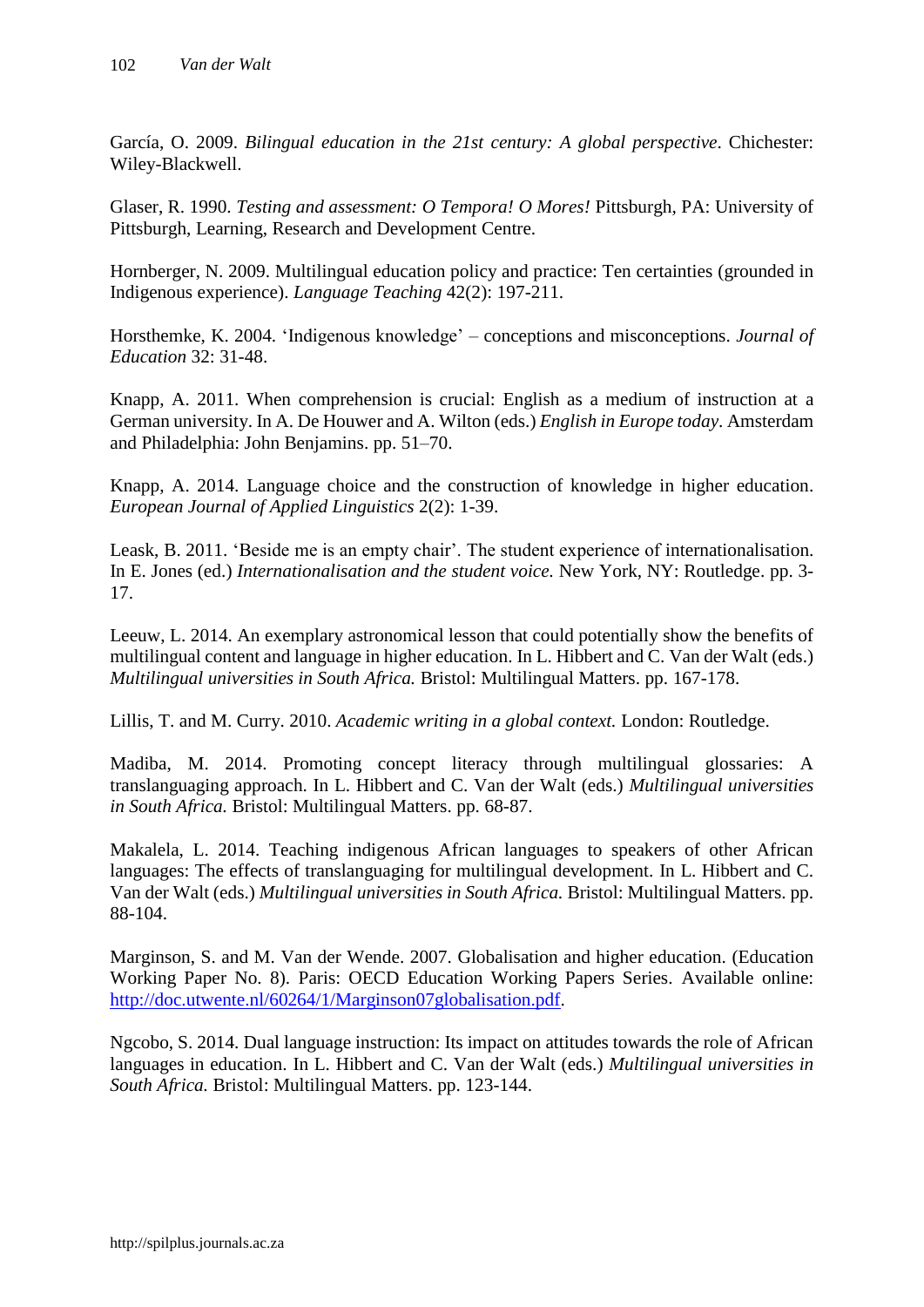Parmegiani, A. and S. Rudwick. 2014. isiZulu-English bilingualisation at the University of KwaZulu-Natal: An exploration of students' attitudes. In L. Hibbert and C. Van der Walt (eds.) *Multilingual universities in South Africa.* Bristol: Multilingual Matters. pp. 107-122.

Pennycook, A. 2010. *Language as a local practice.* London: Routledge.

Probyn, M. 2001. Teachers' voices: Teachers' reflections on learning and leaching through the medium of English as an additional language in South Africa. *International Journal of Bilingual Education and Bilingualism* 4(4): 249-266.

Ramani, E., T. Kekana, M. Modiba and M. Joseph. 2007. Terminology development versus concept development through discourse: Insights from a dual-medium BA degree. *Southern African Linguistics and Applied Language Studies* 25(2): 207-223.

Riley, A. 1994. *English for law.* Ismaning: Hueber.

Roberts, C. 2008. Introduction. In H. Haberland, J. Mortensen, A. Fabricius, B. Preisler, K. Risager and S. Kjaerbeck (eds.) *Higher education in the global village.* Roskilde: Roskilde University. pp. 7-15.

Ruiz, R. 1984. Orientations in language planning. *NABE Journal* 8(2): 15-34.

Schumann, A. 2008. Interkulturelle Fremdheitserfahrungen ausländischer Studierender an einer deutschen Universität. [Intercultural experiences of being foreign students at a German university]. In A. Schumann and A. Knapp (eds.) *Mehrsprachigkeit und Multikulturalität im Studium* [*Multilingualism and Multiculturality in Academic Studies*]. Frankfurt: Peter Lang pp. 30-45.

Scott, P. 2000. Globalisation and higher education: Challenges for the 21st century. *Journal of Studies in International Education* 4(3): 3-10.

Scott, I. 2009. First year experience as terrain of failure or platform for development? In B. Leibowitz, A. Van der Merwe and S. Van Schalkwyk (eds) *Focus on first-year success: Perspectives from South Africa and beyond*. Stellenbosch: Sun MeDIA. pp. 17-36.

Shohamy, E. 2006. *Language policy: Hidden agendas and new approaches*. London: Routledge.

Singh, M. 2009. On the way from the Forum: A future research agenda. In L. Meek, U. Teichler and M-L. Kearney (eds.) *Higher education, research and innovation: Changing dynamics.* Kassel: International Centre for Higher Education Research Kassel. Available online: [http://ifap.ru/library/book431.pdf#page=13.](http://ifap.ru/library/book431.pdf#page=13) pp. 187-204.

Spolsky, B. 2004a. *Language policy.* Cambridge: Cambridge University Press.

Spolsky, B. 2004b. Language policy failures – why won't they listen? *Series A: General and theoretical papers* (584). Essen: LAUD.